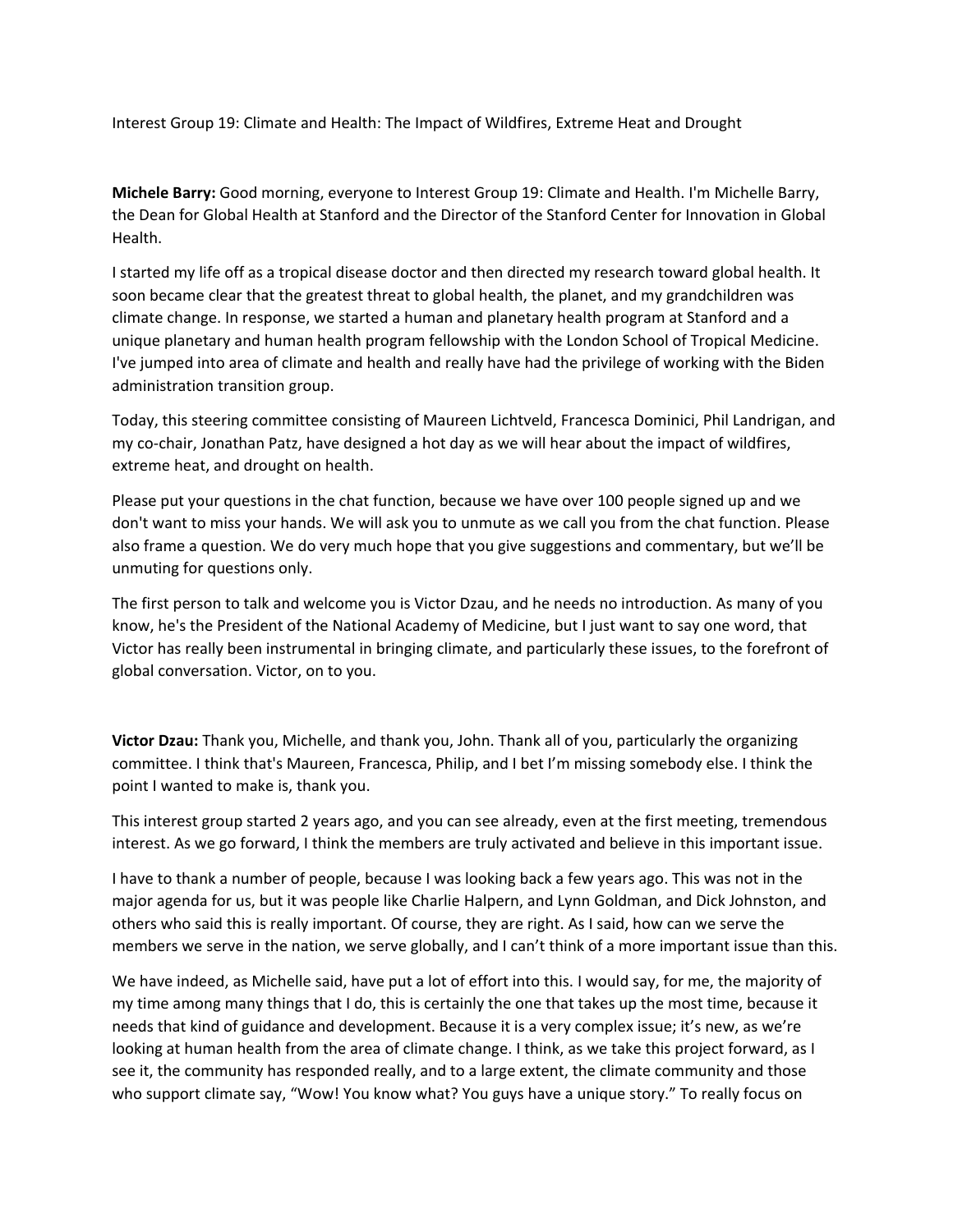human lives and the public health crisis and what it means in equity shines a light to the urgency of the issue, because most people think about it somewhat differently, from multi-future regeneration. I think there's a slide that has a polar bear sit on a piece of ice and people think about climate change that way, but I think, importantly, we are really talking about human lives. That's what we're about.

With that, with a lot of hard work we have now worked for about 2 years through planning, through gathering, through advising, through consultation, and of course, through fundraising and building the program to be where we are today.

I would say that last year at the annual meeting, I launched the grand challenge on human health and climate change. A year later, we have lots to report in terms of progress. Importantly, as we look at our grand challenge, which we believe—well, it is the second grand challenge in the history of IOM—and we believe it's a phenomenal challenge that will engage public, private—from all sectors—to focus on human health and equity. In this regard, I'm very pleased to tell you the four areas that we are working on, which is communication; critically communicating as a public health crisis; mobilizing our community as messengers, nurses, doctors, researchers, and all aspects of committee of the biomedical health community, to message to patients, to each other, to practice what we should be practicing; and, importantly, to communicate to the public. We have a program we're working on that will be quite extensive in doing that.

Second issue, as you know, is a roadmap, which is looking at transforming systems, all the systems that in fact intersect between climate and human health. That would include agriculture and food, and transportation, energy—the idea would be to bring everybody together and see, what can we do to change the system? That will be the product of a major consensus study, which will have policy implications.

Third is actionable items to transform our own sector, and I'll come back to that. Fourth is research and innovation; and we're moving along. As you will hear in my remarks, that we work with Burroughs Wellcome Fund. They are starting a new grant program that looks intersectional climate change and health. We're going to host several workshops and bring scientists together from different fields to look at, what is it? What do we need? How do we actually begin to have research programs, RFP and others? So that's very exciting.

Now, on the third one, our actionable. As Michelle said, you might have seen our paper in the *New England Journal of Medicine*. It is written by the four co‐chairs of what we call the Collaborative on Decarbonizing the US Health Sector. I think if you look at the co-chairs, you can see we certainly have brought together unique people who's going to have to make a difference. We have the government— Rachel Levine, the Assistant Secretary of Health who's overseeing and suggests climate at the Center for Climate and Health Equity. We have Sir Andrew Witty, who used to be the GSK CEO and now is at United and Optimum, looking at both insurance and also the care delivery side. We have George Barrett, who is the former CEO of Cardinal, who, in fact, is a big supply chain. Then, of course, we have the engagement of all the major players of hospitals, CEOs of bio and pharma, and also policy people, including Don Berwick, and Liz Fowler from CMMI, and others. We're coming together to say, how do we actually reach the goal of decarbonizing the US health sector, supporting present Biden's goal of 50% reduction in emission by 2030 and then neutral by 2050?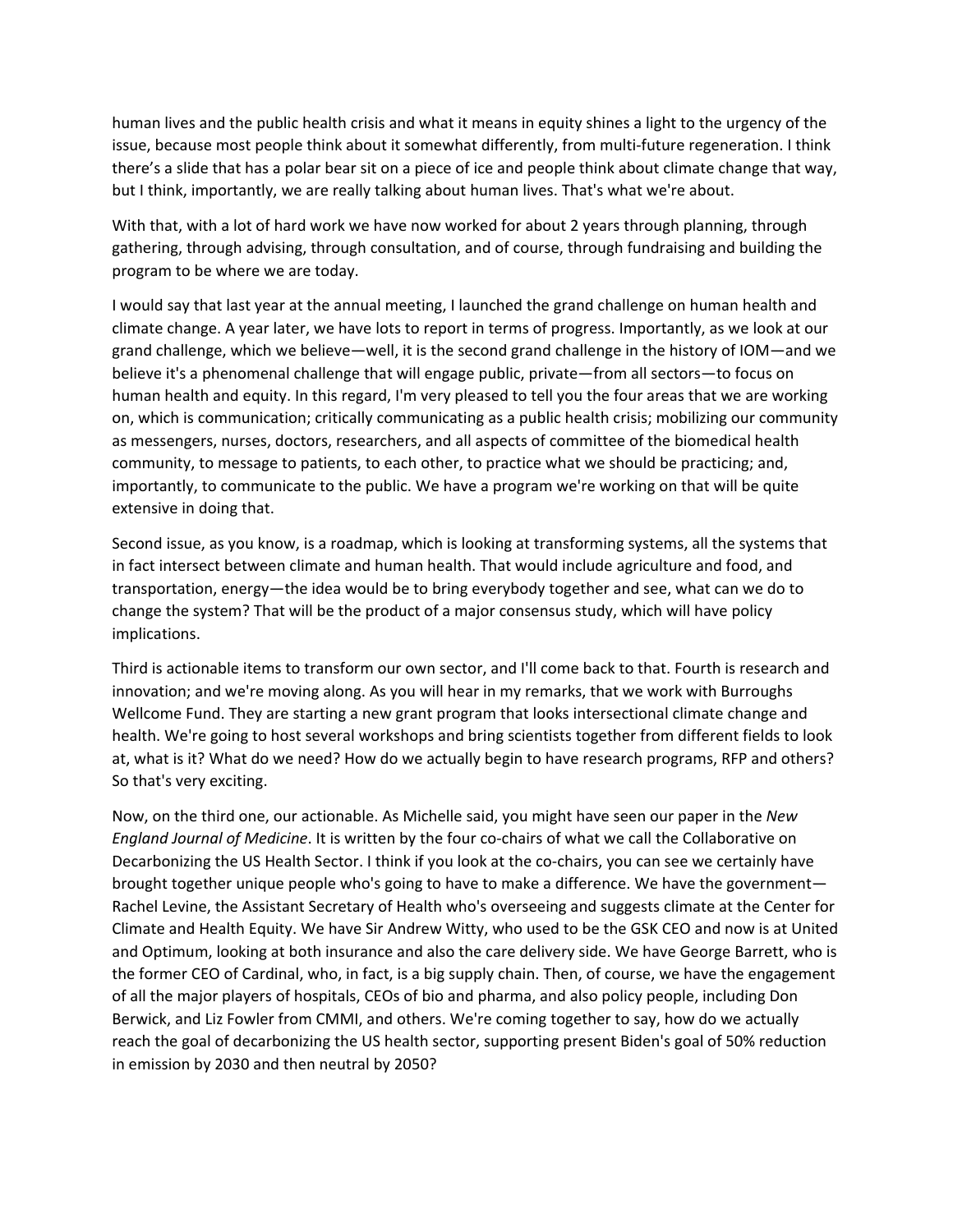As you can imagine, this is going to be, you know, I would say a lot of hard work. Because we have to start thinking about how to measure each other; how to measure scope one, two, and three; how to report it; and how to actually have people agree that these are the measurements, and then begin to set standards for ourselves to reach those goals.

I won't take any more your time because you may have questions for me. Suffice to say… [[WEBCAST CUTS OUT]] …area, and we're going to do a lot more. In fact, if you do join the campaign that we're going to launch later on, I tell you this is a big campaign that we are launching.

We have already got great staff; we're going to add more staff. We obviously need more resources to enable us to move in this direction. We're also working across the Academies—engineering, other sciences—to make sure that this is across Academies' initiative as well.

Let me stop here, Michele and Jonathan, except to say: really, thank you. A heartfelt thank you; I can't thank you enough. This is so important to us.

By the way, the President's Forum that I have set at the end of the day with Gina McCarthy kicking off is going to be all about the whole grand challenge. Please join us and help us, guide us, to say what we're we missing, what we need to do.

And also, you'd be very pleased if you looked at the election results, a good number of people who work in climate are now part of this Academy, and they will help us drive, in fact, many changes. Thank you.

**Jonathan A. Patz:** You're muted, Michele, so I'll first say a quick thank you, Victor, for your incredible leadership; that's why we're accelerating.

Go ahead, Michele.

**Michele Barry:** Thank you, Victor.

I now have the pleasure of introducing our first speaker, who is Paul Schramm. Paul is the Climate Science team lead with the Climate and Health Program at the Centers for Disease Control in Atlanta. Paul coordinates the Climate and Health Program's science, activities, and partnership, and serves as the co-chair of the federal Climate Change and Human Health Group. His work at the CDC focuses on the human health effects of climate change, including the impacts of heat waves, extreme weather events, and vector‐borne diseases. He will be talking about heat, climate change, and health.

And then leading the commentary after Paul's presentation, because we thought it would be nice, a yin‐ yang, Jonathan is the director—we're going to have Jonathan Patz—who's the director of the Global Health Institute at the University of Wisconsin at Madison. He served as the lead author for the United Nations' Intergovernmental Panel on Climate Change and co‐chaired the Health Expert Panel of the US National Assessment of Climate Change. As mentioned, he'll be leading the commentary on Dr Schramm's presentation.

Paul, can you share your screen now?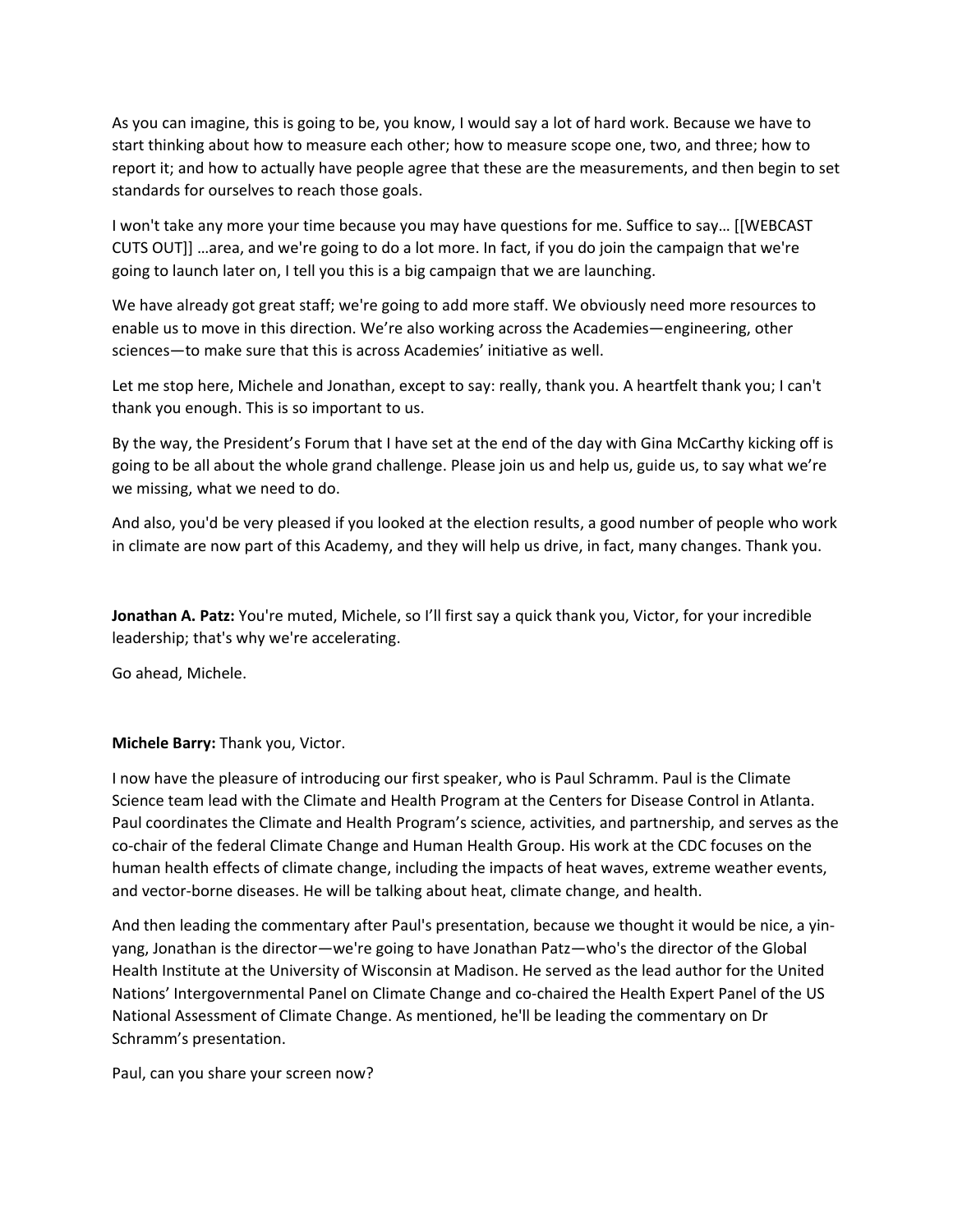**Paul Schramm, CDC (he/him):** Great. Thank you, Michelle. Is that coming through? Alright, excellent.

Thank you for that introduction, and it's great to be here and great to see this topic. Of course, I think it's incredibly important, so it's great to see a growing and increasing interest in the health effects of climate change.

At CDC we have a Climate and Health Program that's been funded since 2009. We work on a wide variety of climate hazards, but today in my brief presentation, I'm going to focus on heat.

I'll start with just a very basic extreme heat summary. I'll talk about some populations that are disproportionately affected, and then I'll go into some of the work that CDC has on heat, as well as some of the health departments and other partners that we work with. I'll end with a few different resources that may be of use to you and your colleagues.

Extreme heat has definitely been in the news a lot this year. We had the record-breaking heatwave in the Pacific Northwest and in Canada back in June and July. There were a number of heat waves in New England. The Olympics in Tokyo actually set a record as the hottest Olympics of all time. This is because heat waves are becoming worse; they're becoming more frequent; they're becoming hotter; and they're becoming more intense. It's something that is starting to enter or be reflected in the media a lot more.

This has health impacts. As climate change increases heat, we are seeing increased humidity; longer, more frequent heat waves; the direct health impact of that is dehydration, heat stroke, and unfortunately, death and mortality. This can affect anyone, but there are certain populations that are more impacted from extreme heat. There's a list at the bottom of this slide of some of those. I'll just mention a few: Outdoor workers, especially agricultural workers and especially earlier in the year. For example, if there's a heat wave in April, student athletes—also certain medications. People taking beta blockers, for example, are more impacted by exposure to extreme heat. As reflected by socioeconomic status, people without access to air conditioning. While heat can affect anybody, it certainly is certain communities and populations that are more disproportionately impacted by heat.

It is a major health impact. There are more people that die from heat in the United States, for example, than from any other natural disaster, like flooding or hurricanes.

I mentioned that people are disproportionately impacted. One way to look at that is by overlaying social vulnerability with exposure. This is just an example from a study that one of my colleagues did looking specifically at cardiovascular mortality and using a vulnerability index, overlaying it with exposure at the county level. This shows, even on a geographical basis, there are parts of our country—of course you could do this globally as well, but this study only looked at 48 states, looking at which areas are at greatest risk. Studies like this are really important because, as you all know, we have very limited resources in health care and in public health, and this helps to be able to target those resources to work with communities that are most impacted by heat and where the health outcomes are the greatest.

Now I'm going to talk a little bit about what we do at CDC as well as what some of our partners do. One thing that we do is surveillance. We have to have a baseline, we have to know what's happening with heat. Through our National Syndromic Surveillance Program as well as a number of other surveillance programs, we do track of variety of health outcomes related to heat.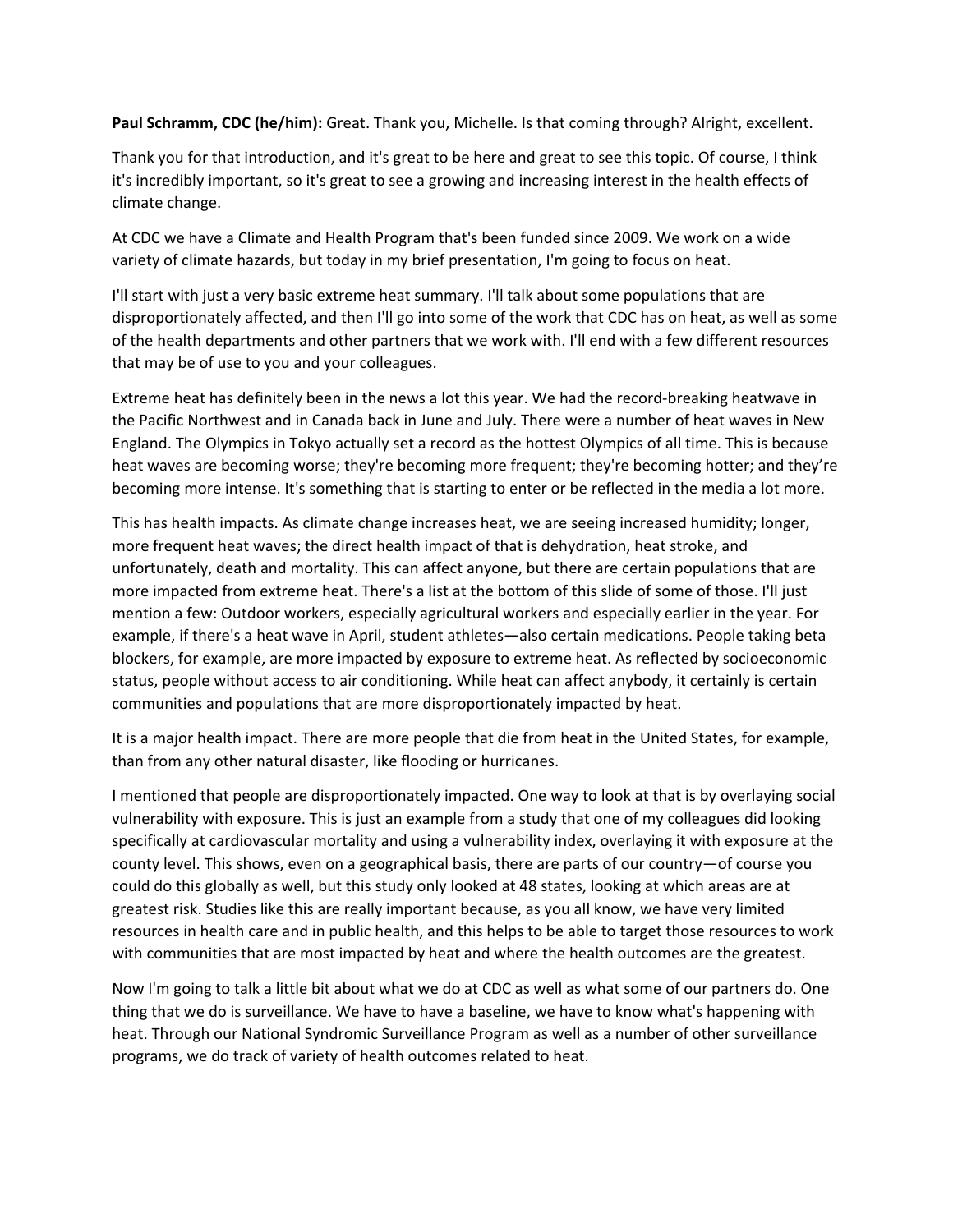On the left here, you can see an *MMWR* that we published earlier this year on the Pacific Northwest heatwave. This was looking at emergency department visits and near real‐time data. We were able to track the hospitalizations that were occurring in the Pacific Northwest during this heat wave. That's what you can see, with the black line on that graph where, even though the population in that region is much lower than in many other parts of the US, there was a huge spike in hospitalizations. And then on the right is a paper published last year, where we looked at a baseline of long‐term heat‐related deaths throughout the United States.

It's really important to have systems in place that track what is happening with heat-related morbidity and mortality. These are important efforts that we have across CDC in collaboration with a variety of hospital systems and health departments.

We also, in addition to surveillance, have grants to help communities around the country prepare and respond to the health impacts of climate change. This includes heat. Most of the jurisdictions that we fund through our Climate‐Ready States and Cities Initiative as well as our Climate‐Ready Tribes and Territories Initiative, work on heat. They don't have to work on heat. We actually have a framework to help them decide what is of greatest impact in their community; so some are working on flooding or wildfires, but almost all of them do work on heat because it is a problem everywhere.

And just a few examples that I'll mention here. Boston noticed that their messaging on heat wasn't getting out to certain communities that were at higher risk, so they did translation of all of their materials into 10 different languages. An example from New York City, they launched a program called Be a Buddy, where they actually trained people to check in on their elderly neighbors during heatwaves. Another example was the state of Arizona, which we directly fund several counties within that state, established heat relief networks including cooling centers, and then the State Health Department tracked and mapped those cooling centers and helps to share that information.

There's a lot more examples than this—and these are just ones that CDC funded—of course, there are a variety of cities, tribes, counties across our country and then internationally that are working on heat to help prevent those health impacts. We do have more examples of that on our website if you'd like more information.

In addition to the surveillance and the direct funding of programs, we also track a wide variety of data and make it publicly available. This example that I'm showing is from CDC's National Environmental Public Health tracking portal, which hopefully, most of you have heard of. There are a variety of environmental health metrics on this, but there's a whole section on climate change. That includes quite a bit of information on heat. We have historical heat information at the county level; there is projected heat information from The National Climate Assessment; and then a wide variety of vulnerability metrics. You can map those side by side; you can graph them; you can download them. And just one example I have pulled up on the screen right now, the map on the left is a vulnerability metric that is looking at a number of extreme heat days, so that that's really the exposure side of things, and then on the right is percent of population over age 65 that lives alone. You can kind of pair sensitivity and exposure, and again, this helps to show where the greatest risk might be.

There are a lot more metrics than just these two I'm showing here. There's a whole suite of heat indicators and heat exposures that are publicly available at the county level and in some cases, even the Census‐tract or the Census‐block level.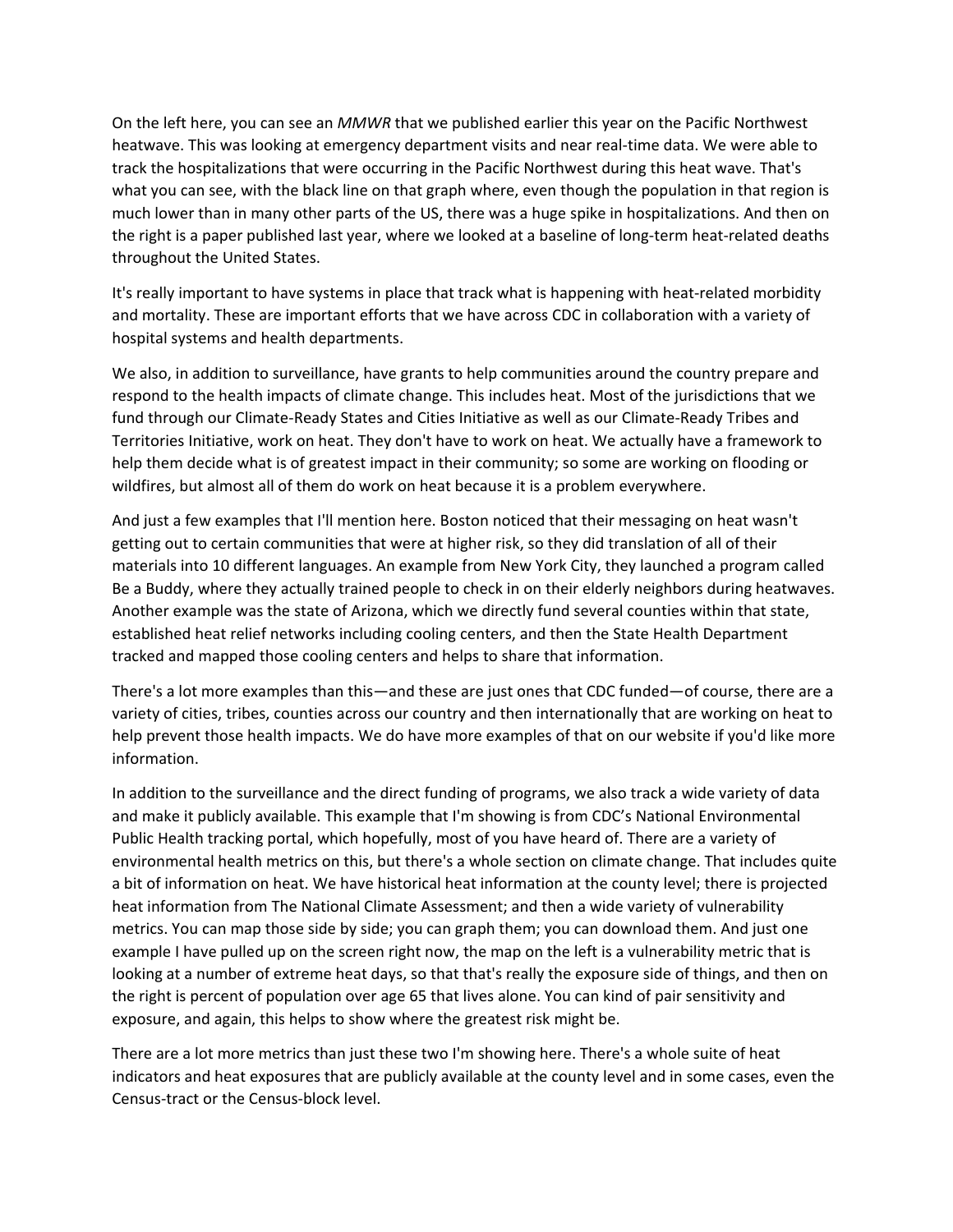We also have the Heat and Health Tracker, which is a more specific focus on heat including on the communication side of things. If you just Google CDC Heat and Health Tracker, this will come up. It has syndromic surveillance data. It also has projected temperatures for the next month; we actually worked with the National Weather Service to develop that forecast specifically for this purpose, and it allows health departments to look at what heatwave metrics will be for the forthcoming month. Again, to help them really look at if they need to be planning for it and where they should target their resources. Again, this is all the way down to a county level. I've pulled up a few graphics here from Douglas County, Nebraska as an example—that's Omaha. It shows risk factors and compares them to the national average and allows you to look at current and forecasted heat data. And then that's paired with all of the resources that we have, as well as a variety of other heat resources to help with response. We continue to grow and expand the heat and health tracker.

The last thing I wanted to mention is we do also have a variety of resources for communities, some of it aimed at the general public, some aimed at health departments and their partners. There are just a few shown here. We've done some of those with FEMA, with EPA, with NOAA. All of those—the three listed here as well as quite a few others—are available on our Resources web page. So please give that a look if you'd like to see any of these.

That's just a quick overview of the health impacts of heat, how climate changes is affecting it, and then some of the data and resources that we have to help communities respond.

With that, I'll turn it over to Jonathan.

**Jonathan A. Patz:** Paul, thank you so much for your presentation. You mentioned Tokyo's record heat for the Olympics. It reminds me that the late Kirk Smith published a paper and found that by the year 2085, only 8 of 543 cities outside of Western Europe would have temperatures and the ability to have an Olympics because of the exhaustion that happens with internal heat generated from the marathon and competing in Olympics.

One of your first slides, you talked about how extreme heat is in the news, and I'm reminded that, at the same time, not only did we have extreme heat, but we had droughts and fires, which we're going to hear in the next session, and we also saw record flooding in Europe and in China.

I'd like to just share a slide to remind us that we really, you know, I want to just hammer my key point, which would be that we need to—[unrelated audio]—that as we see these headlines of these extreme events, we're now able to focus a little bit more on the root cause of them. As we know, climate change increases the probability of these extremes. It used to be that you'd say, well, you can't tell if that extreme event was climate change or not; but now with this new World Weather Attribution Initiative across many institutes, they're able to statistically look at an extreme event. Their conclusion of that heat dome that you talked about in the Northwest was that it was virtually impossible to have that extreme event without human-induced climate change. Statistically, today's 1°C average warming above preindustrial levels increase the likelihood of that event by 150‐fold.

We're able to begin to look at the root causes, and I think that we should and must really have side by side with the heat event like that the headline of what's causing it, what's behind it.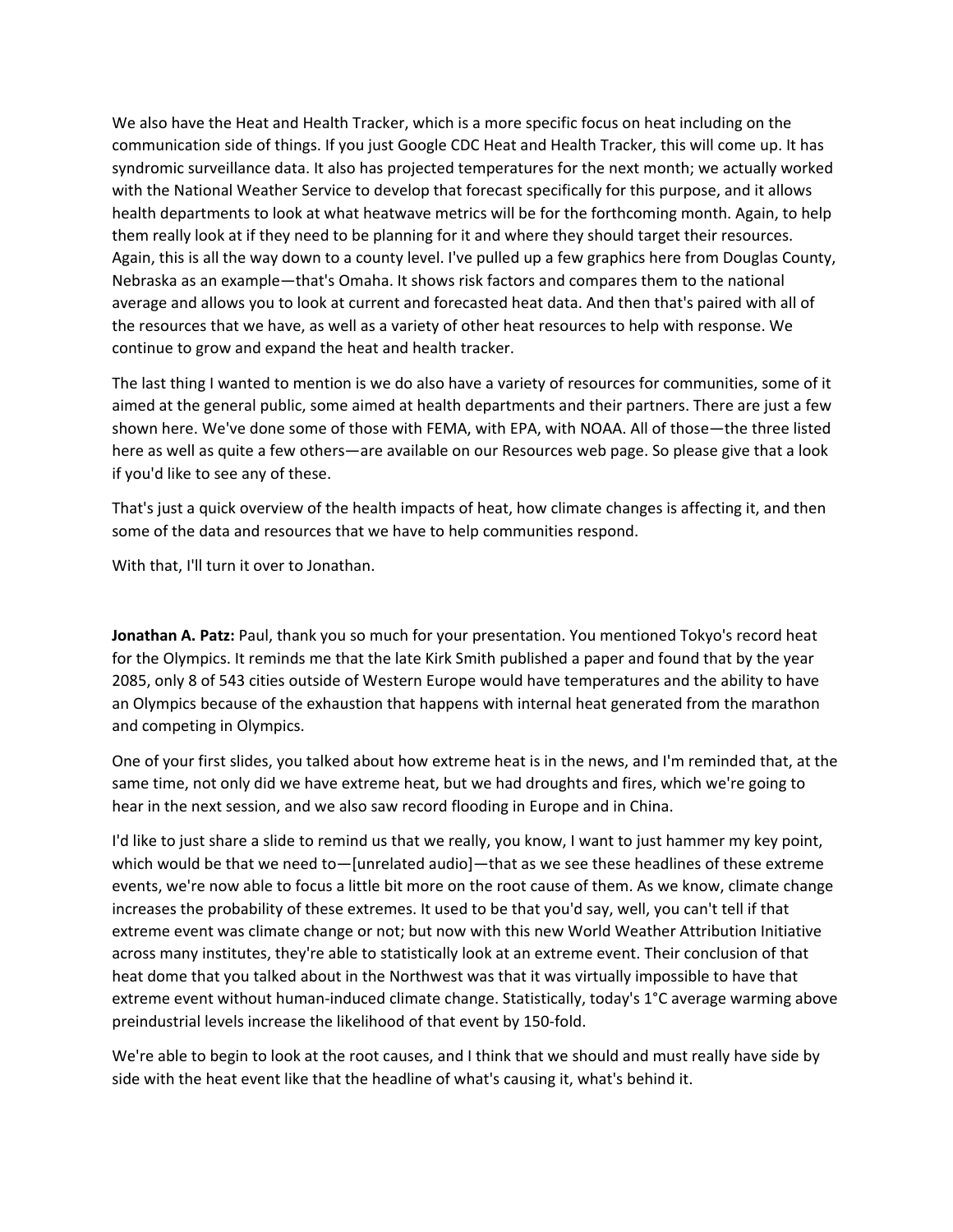I want to just focus lastly, and then I'll stop. Then we want questions. Put your questions in the chat, please.

You showed the heat-related social vulnerability map. I just want to drill down on that just by showing one example of why it's so important to look at this and recognize that equity is one of the key aspects. The risks of climate, of the climate crisis. Drilling down here in Phoenix, this is the heat, looking at the urban heat island and across Phoenix, and that's the poverty map—heat, poverty; and you just see them. I just wanted to drill down on that as an example that you had brought up as so important as far as social, the social aspect of this

Those are my key points reflecting on your wonderful presentation. To really, let's bring in the cause. We don't want to be mopping up the mess on the floor without thinking about turning off the faucet. A stitch in time saves nine—all that stuff. We really need to be including the upstream causal issue of climate change as we see these record‐breaking events unravel and be in the news.

With that, we are open for questions. Please put your questions in the chat.

**Michele Barry:** Andrea, do you want to? Andrea Baccarelli, do you want to start?

#### **Andrea Baccarelli, Columbia University (he/him):** Thank you, very interesting.

I wrote the question before seeing this. [[WEBCAST CUTS OUT]]

It strikes to me that the cities that have grown the most in the United States in the past 10 years are the areas that are particularly hot. So I want to ask how much growth impacts the mortality. Phoenix, I think has had significant growth in the past 5 years.

And also what type of measures we can think of in terms of adapting to heat as we see this growth as special new developments are built, or whether there is any way to become wiser and convince people that it is not the time to move into…

**Michele Barry:** Did everybody…?

**Paul Schramm, CDC (he/him):** Yeah, and I can see it. You cut out a little bit, Andrea, but I can see what you wrote as well in the chat. It sounds like the question is we have growing populations in area that have high levels of heat, such as Phoenix, Arizona, and how is that impacting risk and mortality?

It's quite a complicated question because it is true, a lot of the growth, especially if you look just in the US, are in areas that experience very extreme heat. One thing I will say is that our adaptive capacity has really grown over the past few decades. If you look at the Chicago heatwave in the 1990s, or in the European heat wave in 2003, communities weren't really prepared for it. And now, I won't say we're prepared, but more and more, especially with funding over the last decade, communities are starting to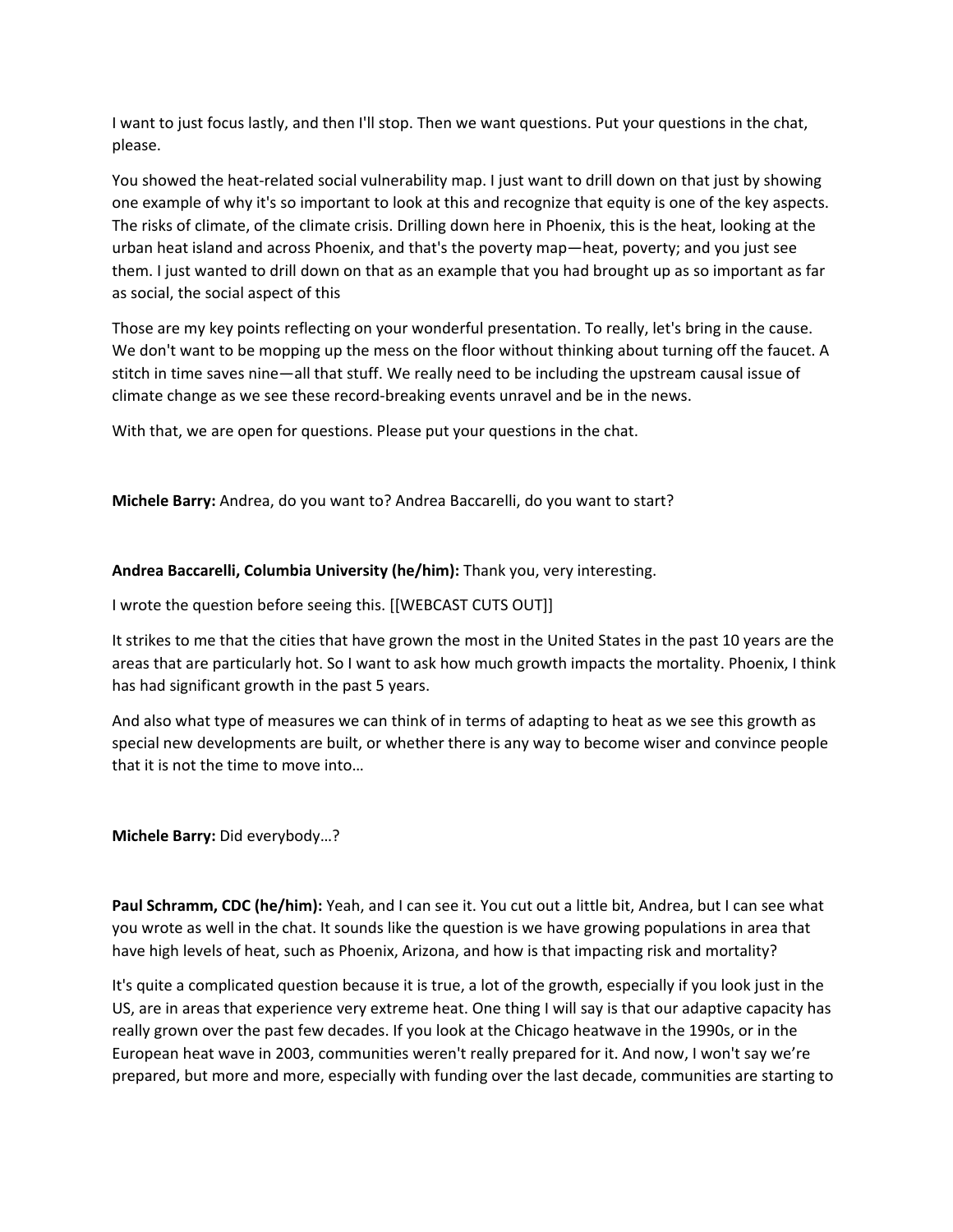become more prepared. There are cooling centers, there are programs to help people pay their electricity bills so that they can run air conditioning.

It certainly is a higher risk as more people move into warm areas, but we also have higher capacity there then we have in the past.

But then there's a big threat there with compounding hazards. What happens, for example, if there's a major heat wave in Phoenix and the power goes out and you don't have air conditioning? That would be a huge public health disaster.

Another thing I'll say, part of your question, as you pointed out, was about increasing in heat mortality. We're actually per capita, at least in the United States, not seeing an increase, and I think that is in large part due to the capacity that's been built. It is in the news more, people pay more attention to it, health departments are preparing for it, there are more cooling centers than there ever were. It's really hard to measure that exact effect because you don't really have a good counter example. Either the city—they don't not put cooling centers in one community in order to see what happens.

Luckily, I think some of the health impact that we could be having from heat is being avoided by all the great work that health departments have been doing.

### **Jonathan A. Patz:** Thank you, Andrea and Paul.

Next up is Sten Vermund. Do you want to ask your question? And then, Elvis, you're on deck.

# **Sten Vermund (he/him/his):** My question is a simple one.

We have a very long border with Mexico, and I was curious if CDC was able to coordinate with Mexican counterparts, particularly in the northern Mexican States that border the United States, and if there could be some sharing of technology, sharing of epidemiologic strategy so that we could have a wider swath of information to benefit people in both countries?

# **Paul Schramm, CDC (he/him):** Thanks, great question.

I can only speak for the Climate Health Program at CDC. We haven't done much of that. We have coordinated with Mexico in the past as part of a North American Climate Health Group. I don't think we've worked specifically with them on heat. We have worked with Health Canada specifically on heat, but I think that's a good point. That's something, especially some of the border states who might be experiencing heatwave at the same time, as some of the northern Mexican States, there certainly is a chance to share best practices and EpiData for that.

**Michele Barry:** Elvis Paul, want to unmute?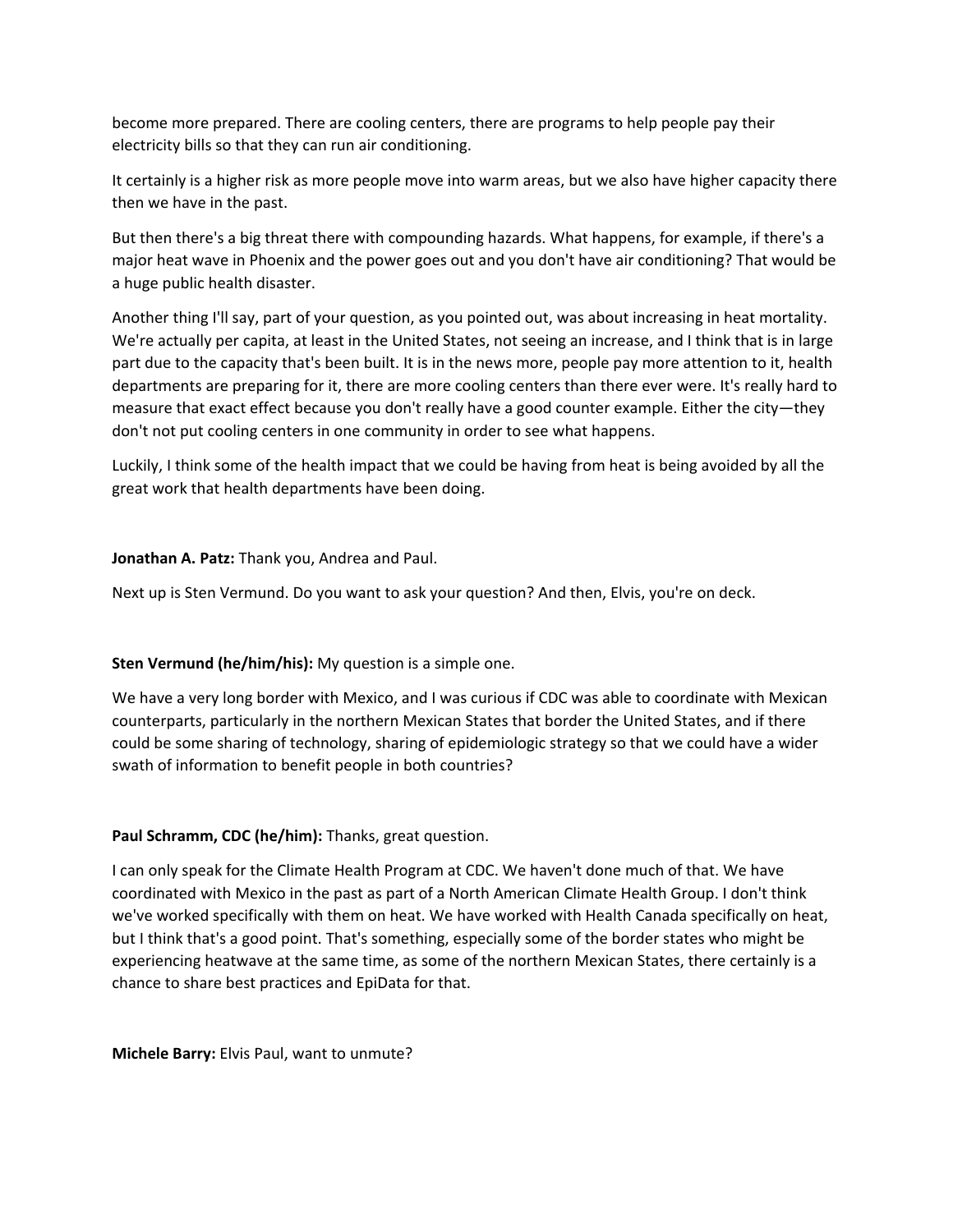**Elvis Paul, Nfor Tangem:** Yes, thank you very much, Paul, my namesake.

You talked about heatwaves, and we learned this year, or we did last year, that the heatwaves actually moved and affected the US, right down to Florida or one of the states. I wonder what, how your program is looking at that issue.

I think it'll be interesting to see whether you have any collaborative to what's going on between, maybe CDC‐US and CDC‐Africa. In fact, I'm sitting in the CDC‐Africa, the CDC bureau here at the Africa.

Thank you.

**Paul Schramm, CDC (he/him):** Thanks for that question, and that's an area I would love to expand and grow in. Right now, our program is funded yearly by Congress, and it is a domestic program. Our specific funding is for adaptation within the United States.

That doesn't mean we can't work internationally; we're just not specifically funded for it. I think there's definitely a role, not just for CDC but across the US Government to work on some of these international collaborations because this is a problem everywhere. As you said, weather patterns and climatology in one place affect other places. So that's another area that I would hope to grow in and expand our international collaboration.

**Jonathan A. Patz:** Paul, thank you very much, and Elvis, thanks for that.

We are about out of time, except that since you mentioned international, Paul—if I can ask the very last question and then introduce the next speaker.

You know, the President's budget would increase CDC's funding in climate and health by tenfold. What are the plans for scaling up CDC's effort in this area?

**Paul Schramm, CDC (he/him):** We are absolutely working on that, and we don't have finalized publicly available plans yet, but what I will say relevant to that is I'm within the National Center for Environmental Health, which is the only place that has received climate and health funding in the past. Now we are working very closely with CDC's Center for Global Health and trying to tie into the work that they're doing. We now have a CDC‐wide Climate Health Task Force, with over 140 people participating. We've developed strategies and mission and vision, and I think it'll really help us to expand the work globally. Because other centers within CDC do have a global mission and they might already be doing, they are doing some climate‐relevant things internationally, and I think this will help us to make it more intentional and actually bring funding to that.

**Jonathan A. Patz:** Thank you very much, Paul. Thanks for your questions, everyone. We're going to move to the next panel, and I'm going to introduce the two, the speaker and our commentator.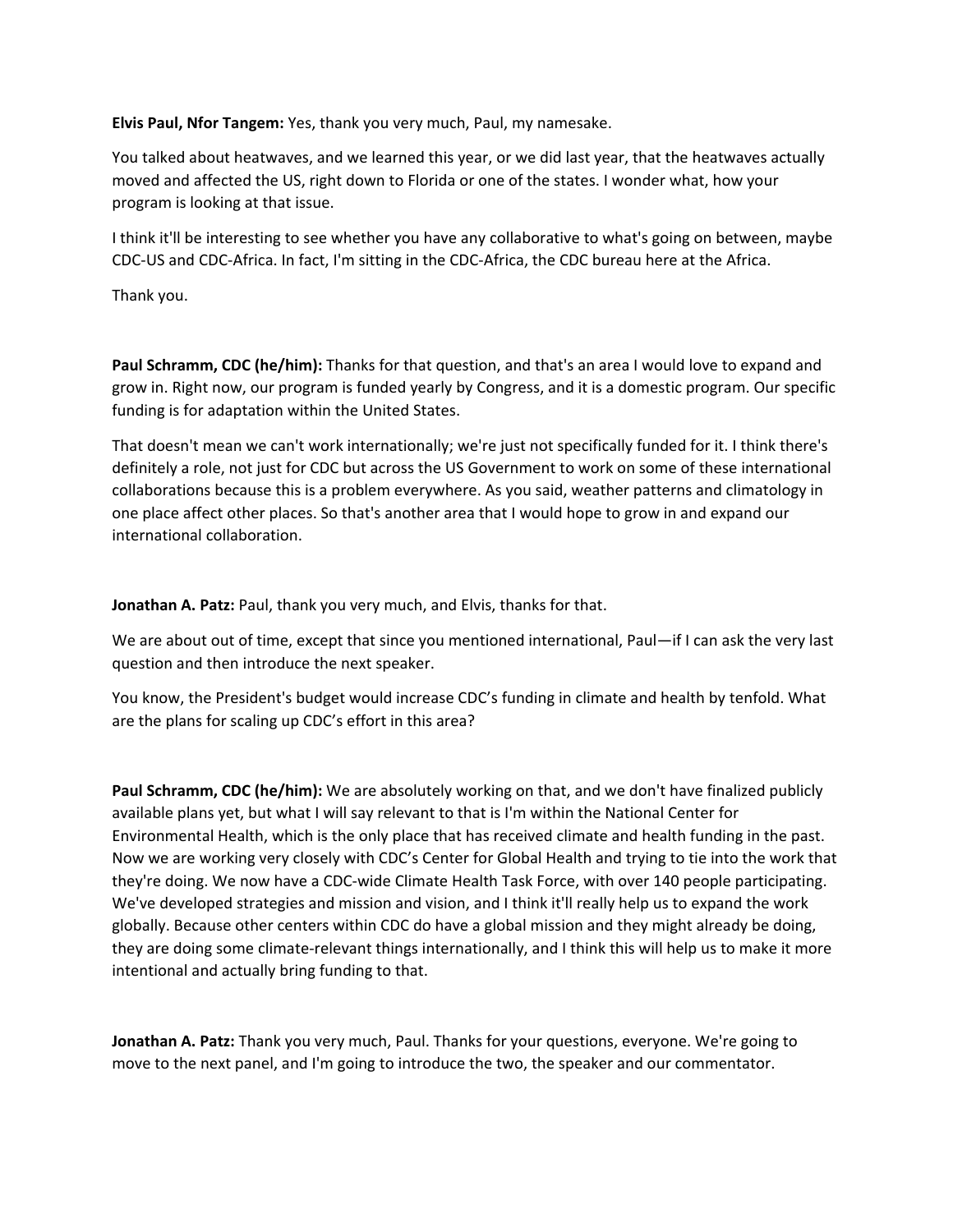Dr Kari Nadeau is the Naddisy Foundation Endowed Professor of Medicine and Pediatrics and the Director of the Sean N. Parker Center for Allergy and Asthma Research at Stanford University. Dr Nadeau is one of the globe's foremost experts in adult and pediatric allergy, immunology, and asthma and how these are impacted by environmental, immune, and genetic factors.

Kari will be talking about wildfires' impact on health. So Kari I turn this—oh wait. But then following Kari, Professor Phil Landrigan will be providing comment. He's the Director of the Program for Global Public Health and the Common Good. He's also the Director of the Global Pollution Observatory at Boston University—I'm sorry—at Boston College, BC. He is world-renowned for his work on pediatric, environmental, health and recently led a *Lancet* commission report on pollution and health as well as a Monaco Commission on human health and ocean pollution.

Dr Landrigan will be providing commentary after Dr Nadeau's presentation and opening the Q&A.

Over to you, Kari, on wildfires.

**Kari Nadeau, MD, PhD:** Thank you so much for inviting me here today. It's a pleasure to be among the NAM. I'll be talking about wildfires and their impact on human health.

I want to show you this video, which is particulate matter 2.5 µ or less that exists when wildfires expose us to the consequences of their toxins. This is one of many pollutants in wildfires. Today I'll be talking about why wildfires are increasing, what is actually in wildfire smoke, what levels of wildfire smoke do we get exposed to, and then what are the health consequences of short-term and long-term exposures to wildfire? And then, finally, how can we mitigate harm? What can we do to help our patients and communities?

So, as you know, in the West and all around the world, there's no longer just one fire season. Due to climate change and increased temperatures we're seeing a rise in wildfires around the world. For example, this is the wildfire extent of the United States plotted out over years on the y‐axis as the areas burned in millions of acres. Unfortunately, this is due to increase and with the intensity of the fires that we're seeing, for example in the West, we have up to a football field being burned per second.

This leads to disastrous consequences. For example, the 2017 Paradise fire in California had a plan in which people were supposed to evacuate to the hospital, but unfortunately the hospital was one of the first buildings to burn in the Paradise fire.

In addition, when we think about other issues that are developing in wildfires and how to best promote education, people need to understand that air quality indices over 100, for example, with vulnerable populations and children, where they breathe more air per pound of body weight, they are particularly at risk for the health consequences of wildfires. In addition, this little girl pictured has the wrong mask on. We need to also explain and educate about what filters work and what filters don't work.

What's actually in wildfires? We've been taking samples among many other groups, and the chemistry is showing that wildfire smoke is 10 times as toxic as air pollution. And they're not wild anymore; this includes burning of residences, commercial buildings, as well as vehicles. We explain wildfire in the same data collection system as air pollution as particulate matter. For example, 100 AQI is equal to 35  $\mu$ g/m<sup>3</sup> of particulate matter. To put that into perspective, 22 AQI is similar to smoking one cigarette.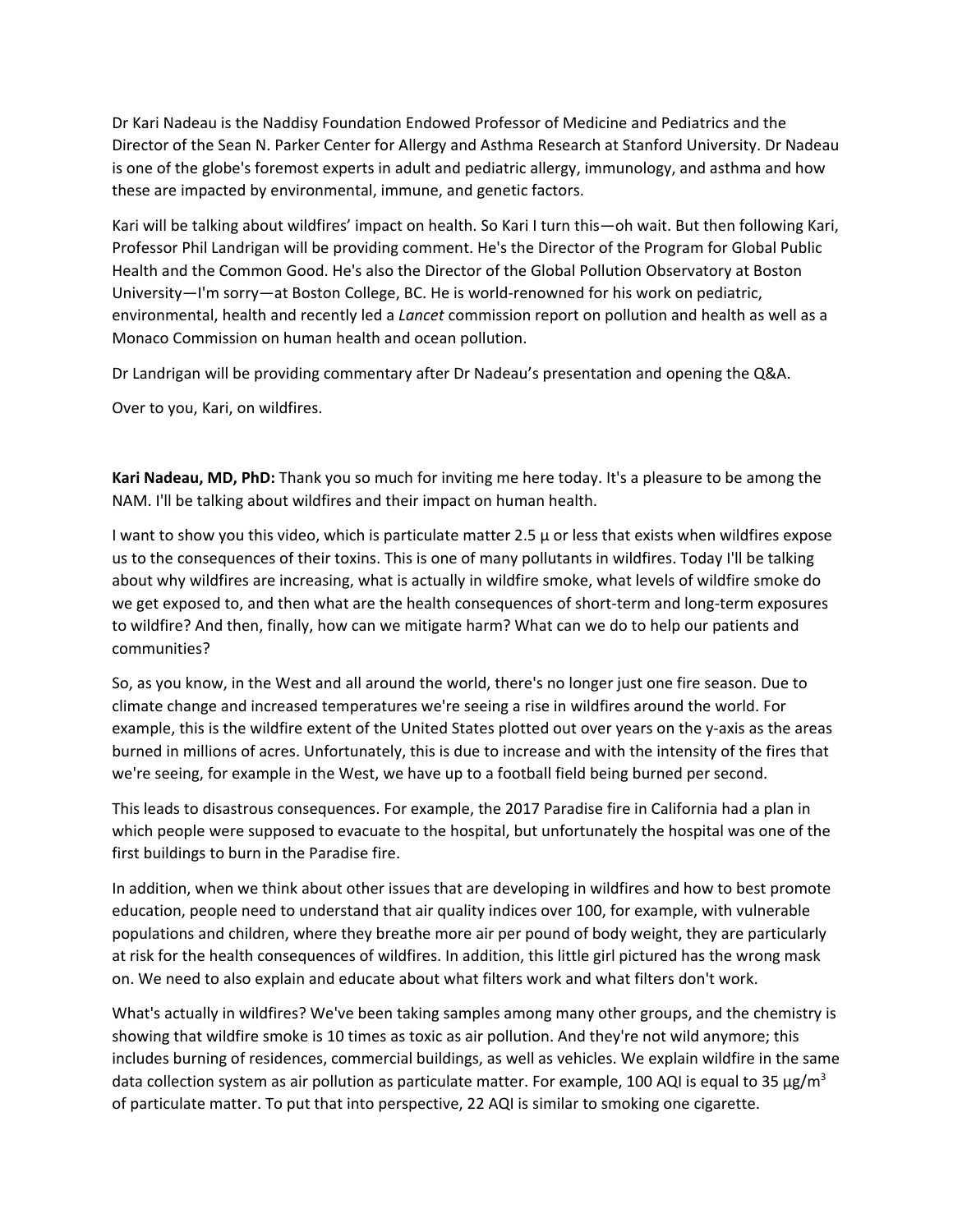Unfortunately, it's not just particulate matter that is being emitted from wildfires but also carbon monoxide, ozone, nitric oxide, polycylic aromatic hydrocarbons, volatile organic compounds. Often these are not seen, and they're not filtered out appropriately, either, by common filters. What's worse is that there are soot balls in the air, pictured here, and those soot balls basically blanket the atmosphere and create even more trapping of greenhouse gases and warming of the atmosphere. Climate change is affecting wildfires, but wildfires are worsening climate change.

And when vehicles and buildings burn, we see a release of hydrogen cyanide; hydrochloric acid; phosgene; heavy metals like arsenic, lead, and cadmium; microplastics, pictured here in our sample of wildfire smoke recently in California; toluene; styrene; dioxins; and detergents.

You can see here in a video that was mapped from July of this year from our fires in California the extent to which the smoke travels so quickly to parts, thousands of miles away. There's really no safe distance from wildfire smoke, and unfortunately when the smoke now circumnavigates the Earth, the only thing that can actually drop it to the ground is rain, and then it gets into the water supply.

When we think about the way to relatively explain to our patients and communities how much they're being exposed to from wildfires, we need to really think about revising the scale. Because many of our fires are now even going over 300 AQI. In addition, this table only protects us from particulate matter, as it were. We also need to explain it in terms of the gases that are unseen and not filtered. And then, finally, and very importantly, the social determinants of health, vulnerable populations, comorbid conditions need to be incorporated into how we mitigate and how we manage wildfire exposure.

Unfortunately, wildfire smoke affects all parts of the human body. What you can't see or smell can actually harm you. Many publications have now been published on how wildfire smoke affects the human physiology, not just the lungs; that it is very powerful in their inflammation induction in the lung epithelium, and also once those small particles and gases get into the bloodstream that activates cardiovascular effects with heart attacks and stroke, premature births, asthma rates, as well as diabetes chronically, other autoimmune disorders, and then finally, importantly, is lower cognition in the brain. When people suffer from wildfires, it induces a lot of stress; there's a lot of posttraumatic stress disorder now in people that have been exposed in their communities to wildfires. And there's displacement and loss that we need to make sure that we address.

What do we call short-term exposures, and what are some of the health consequences? Short-term is defined as 1 day to 1 month after wildfire exposure. All-cause mortality and many organ-specific outcomes are positively associated with wildfire exposures. For example, here in California we're doing studies in South Lake Tahoe where the Caldor fire recently burned for within 60 days with over 15 days of 350+ AQI. This is where the community was about 30 miles distance from the fires, so even within the first 2 days we saw dramatic increase in asthma, heart attacks, and strokes. That's just not in California. In Indonesia, for example, in Singapore, where there's burning of peatmoss in forests in Indonesia and Singapore's, over 700 miles away they're seeing increases in ER visits, even in the first 2 to 4 days after the wildfires start in Indonesia.

Overall, there's much evidence showing that in 4 years and younger, asthma is increased by about 20% in areas that are exposed to wildfire smoke. In ages 65 years and older, heart attacks increased by up to 40% and strokes increased by up to 15%.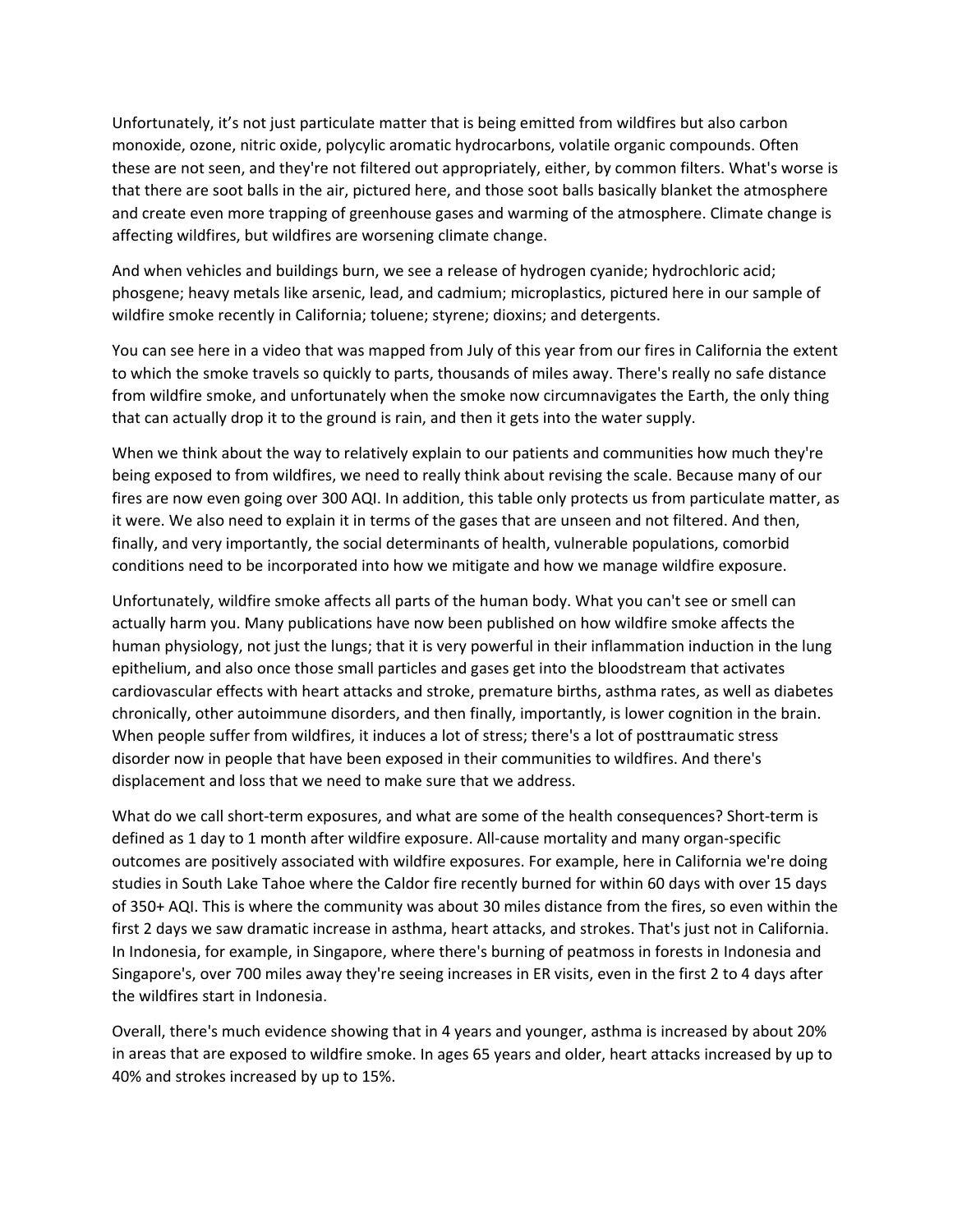Importantly, it's not just about age. Vulnerable populations also include those of low socioeconomic status; environmental justice is a major issue in post‐wildfire recovering communities due to decreased access to health care and to safety.

What about long-term exposure? There's less research in this. There are areas of the country that we study, for example in the Central Valley, that, for example, have increase their days per year of smoky days by up to 225%. In the Central Valley, they have over 60 days per year exposed to AQIs of over 100; this is about 150 miles distance from the fire. What about Brazil and Sao Paulo? They are about 2,000 miles away from the fires and the rainforest, and they spend over 240 days per year at 200+ plus AQI.

Firefighters' lifespan is reduced by 10 years, and they serve as the best example of a population that has been exposed to chronic wildfire. This is even controlled for other variables. You can see here from this publication by Navarro et al that the relative risk of lung cancer has increased by about over 1.4. We luckily just received a grant from the NHLBI, one of the first of its kind, to be able to study the long‐term effects of wildfire exposure across the lifespan.

What can we do to advise our patients and help mitigate harm to communities? This is a great article that was published by the *New England Journal.* Personal actions can make a difference, for example, relocation; however, that might not be feasible, especially for vulnerable populations. We can close doors and set air conditioners to recirculation mode; however, that also might not be possible depending on the age of the house and the ability to buy those filters. We can stay indoors and avoid heavy and prolong physical activity, but that's also impractical for outdoor workers. Then, finally, wearing a face mask can help us mitigate the risk of PM2.5 exposure, but not necessarily to gases. They're not necessarily suitable for children; KN95 masks have just started to be produced for children.

Beyond personal mitigation, we need to think about policy changes and really be advocates, and study these policy changes. My colleagues at the Woods Institute have an example that was published in *PNAS* this year of modeling the burden of wildfire and how policy changes can mitigate their effects on health care.

This is an example of three different models of exposures and mortality to PM2.5 from wildfires, over 100,000 individuals per year just looking at the age of 65 and over and the additional premature births excuse me—premature deaths that would occur if we didn't do anything about climate change.

Importantly is to look at, if we could reduce emissions from smoking, we can go upstream as Dr Katz mentioned and reduce climate change by changing emission and reductions of fossil fuels. You can see how much that will improve and decrease the rate of premature deaths in at least those populations of 65 years of age.

In summary, what I've spoken about today is that wildfire chemical makeup and toxic levels depends on materials, and temperature, oxygenation, ventilation. PM2.5 from wildfires is associated with inflammation‐induced respiratory and cardiovascular effects, but more needs to be studied with the other pollutants in wildfire smoke. Climate change increases wildfire events and wildfires enhance the effects of global climate change; this is a vicious circle. More interdisciplinary, global research is needed to study the acute and chronic effects of wildfires on personal and public health, and especially in health economies. Vulnerable populations are at risk; environmental justice issues need to be addressed. With increases in wildfires likely in the future, there are ways to mitigate and adapt at the individual level;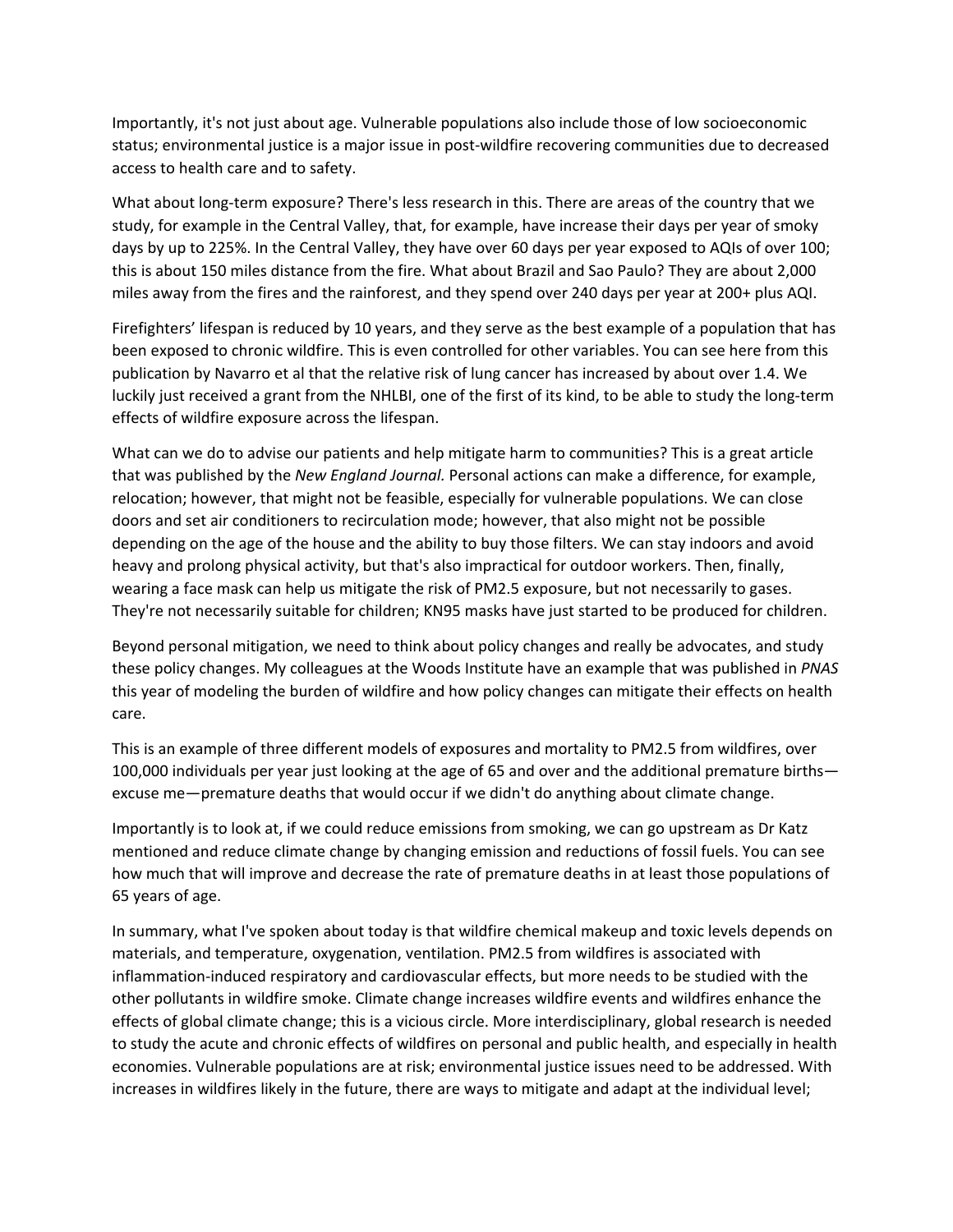public health level; local, country, and global levels via education, training, emergency preparedness plans, policy changes in global warming and fossil fuel emissions; and we can be advocates and be prepared to engage.

There is a need to prevent and manage wildfires and thereby decrease health risks via land‐use management, prescribed burns, and agricultural/economic frameworks.

I want to thank you for inviting me here today, and for the NAM and all the people involved in this research that I presented. Thank you.

**Michele Barry:** Phil, take it away.

**Philip Landrigan:** Here we go.

**Michele Barry:** Thank you for a great presentation, Kari. As Phil is sharing his screen, please put chat questions in the chat.

**Philip Landrigan:** Thank you, Michelle. Thank you, Kari, for a lovely talk. Let me offer some reflection on your talk and specifically talk about how climate change and pollution are changing patterns of noncommunicable diseases, and what this means for clinical practice in the United States and in countries around the world.

One of the great triumphs of both public health and medicine in the last half century is this enormous decline in age-standardized mortality from heart disease–more than 75%—combination of public health interventions and medical interventions. Typically, when we think about the driving factors behind that decline, we think of the risk factors that were identified through the Framingham Heart Study, the Alameda County Heart Study, the other big longitudinal studies that I've listed here—especially tobacco use, hypertension, and diet and nutrition.

But as Kari has so beautifully illustrated, there's another big, highly preventable risk factor for cardiovascular disease, chronic obstructive lung disease, lung cancer, diabetes, and other noncommunicable diseases that is often overlooked, and this is pollution. Kari's talked about pollution from wildfires; there's pollution from industry; there's pollution from motor vehicles; there's pollution from toxic chemicals whose manufacturer is increasing exponentially around the world.

It's interesting to think about the fact that in those same 50 years that mortality from cardiovascular disease was declining and we were doing a better job of managing hypertension, reducing cigarette smoking, prescribing Lipitor for elevated cholesterol, we also saw a 70% reduction in air pollution that followed passage of the Clean Air Act with certain 95% reduction in airborne lead pollution. We now know that lead can increase both risk of heart disease and kidney disease down to extremely low levels. One unresolved question is, what precisely has been the contribution of pollution control to declines in noncommunicable disease mortality? That'd be an interesting question to answer historically, because it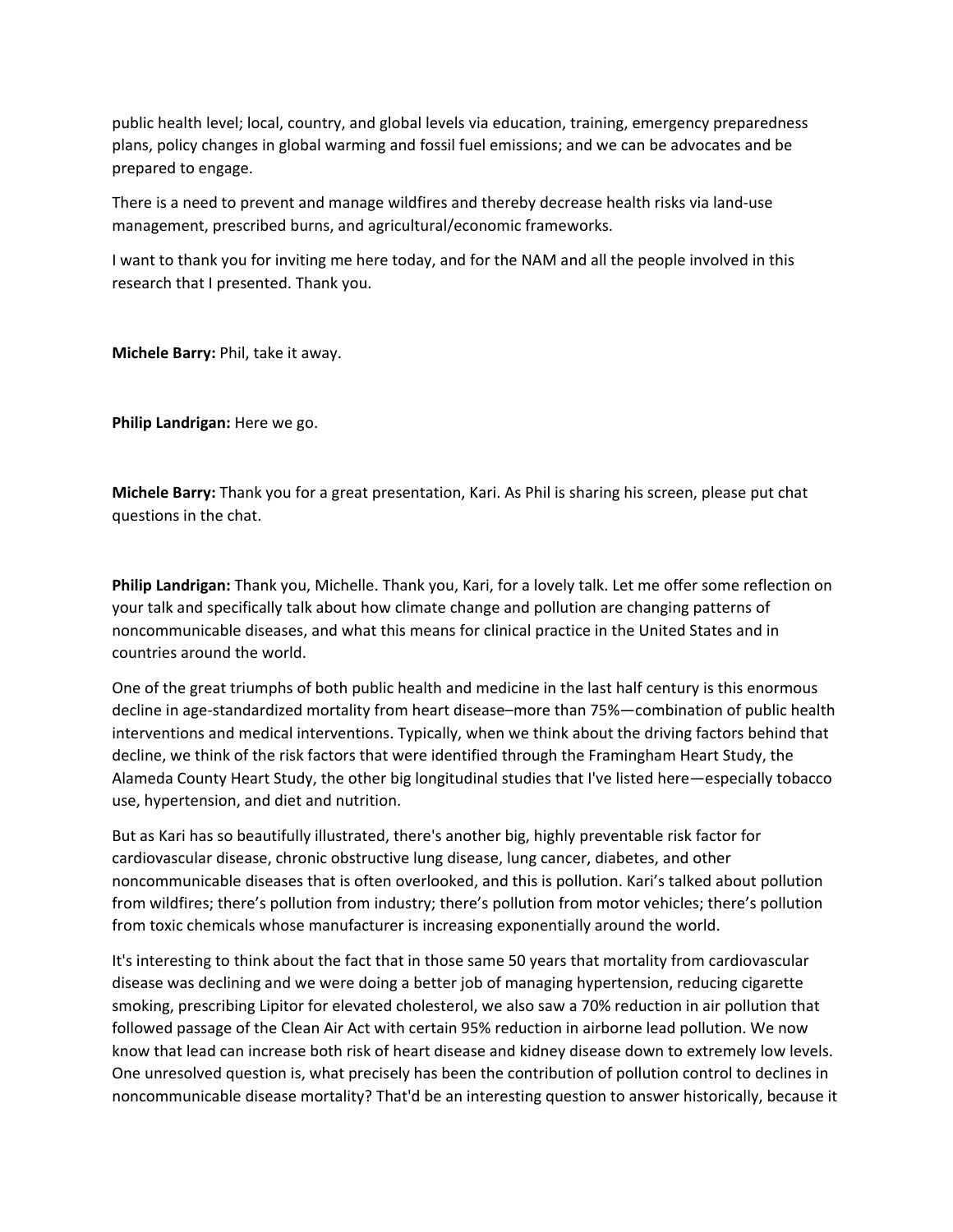points the way for the future. What's the contribution of pollution to chronic disease mortality today? What's going to happen in the future if we don't get on top of the twin, tightly conjoined problems of climate change and pollution?

From 2015 to 2018, as Jonathan mentioned, I had the privilege to co‐chair *The Lancet* Commission on Pollution and Health. We found that pollution is responsible for 9 million deaths around the world each year. We found that pollution is the inevitable concomitant of climate change and that fossil fuel combustion is the major root cause of both of them.

Seventy percent of the 9 million deaths that are caused by pollution are due to noncommunicable diseases—a quarter of all stroke tests, a quarter of all cardiovascular deaths, and 35% of stroke deaths. In the United States, the best recent estimate published a few months ago in *JAMA* estimates that pollution is responsible for about 200,000 deaths per year, two‐thirds of them from cardiovascular disease. It's obviously many fewer deaths than it would have been in the absence of pollution control, but it's still a big number. It's interesting to note that our *Lancet* Commission on the Trump Commission that Steffie Woolhandler and David Himmelstein led published in *The Lancet* a few months ago actually found that when pollution controls in this country were relaxed during the past 4‐year administration, cardiovascular deaths due to pollution actually increased. The reduction in pollution is not inevitable; it's something we have to work at.

What's the take‐home lesson here? Firstly, physicians, nurses, all of us who care for patients have to add pollution to our usual list or CVD risk factors in addition to tobacco, exercise, lipids, hypertension. We need to add pollution, take a brief history of pollution exposure, assess susceptibility. Kari's chart, the multicolored red, green, yellow, blue chart showed how important susceptibility is. Anticipatory guidance tailored to individual patients. And we need to advocate. Physicians have been powerfully successful advocates in the past in dealing with existential issues that confront our society. My favorite example is the IPANW, the International Physicians Against Nuclear War, led by Bernard Lown who 50 years ago basically persuaded the leaders of the United States and the Soviet Union to back away from the brink of nuclear disaster. I think we in the health professions have a responsibility to do the same today in the face of climate change, in the face of pollution.

We have to work on our own houses—in our hospitals, in our health care facilities—to reduce pollution and reduce greenhouse gas emissions, and we have to advocate across society for massive and rapid transition to nonburning renewable energy, which by the way does not mean nuclear energy.

We recently developed a chart; it's going to be published in a few weeks in the *New England Journal* laying down the roadmap for both individual-level actions as well as societal-level actions for preventing chronic disease caused by pollution. Here's a peek into the future

With that, I'll close it out. Jonathan, back to you for questions.

**Michele Barry:** Since we're running late, Jonathan, should we move on? I don't see any specific questions. There are a lot of, there's a lot of comments about greening.

**Jonathan A. Patz:** Well, if I could add.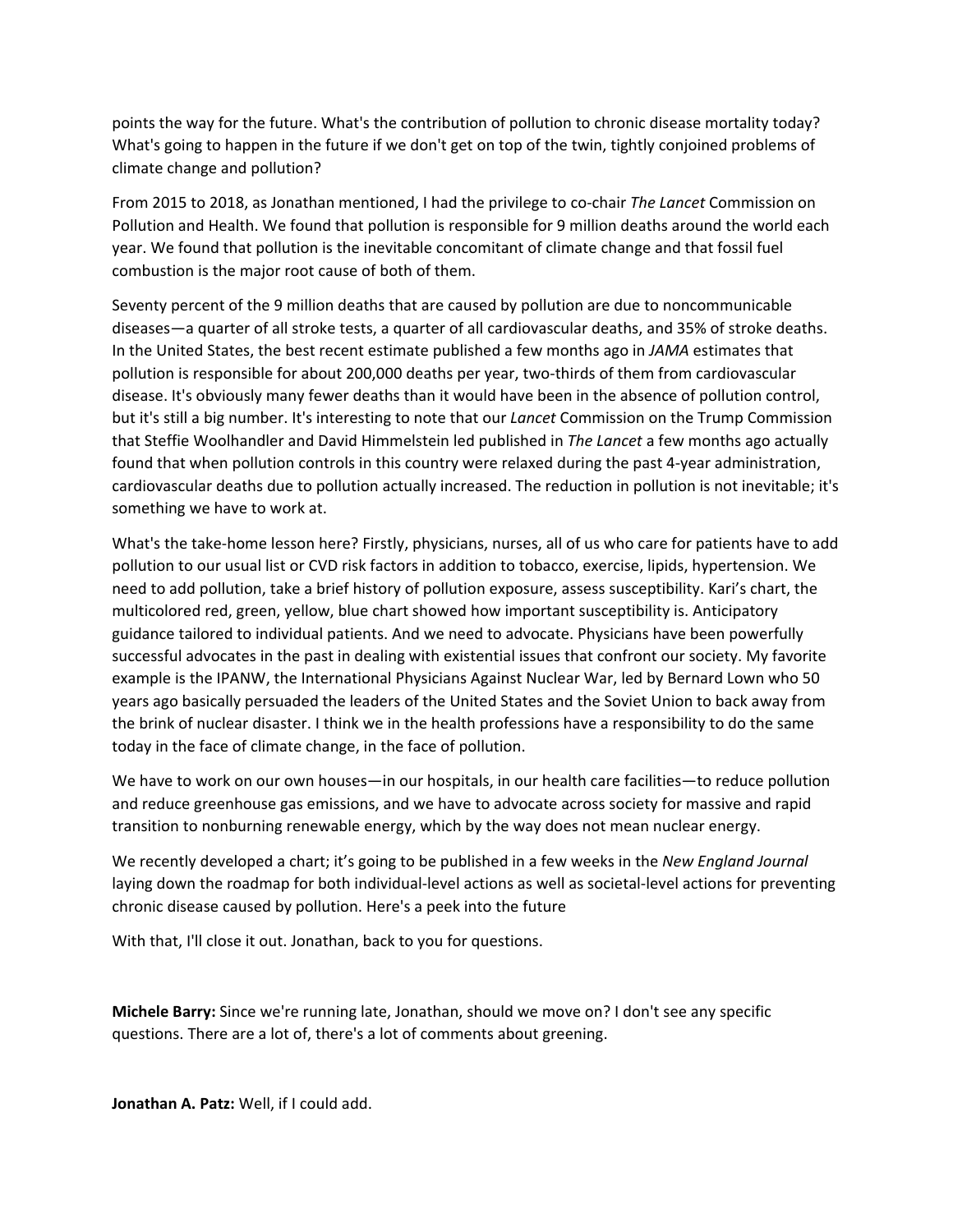One question to both speakers about the striking increase—toxicity—of wildfire smoke, if you were to say one thing—I know, Kari, you had lots of reasons for wildfire smoke being so toxic—but what would be the lesson, or what would you'd like the journalists to know about why wildfire smoke, if you were to say one thing, why it's so much worse than we realized? What would you say?

**Kari Nadeau, MD PhD:** I think it's worse because the heat is so intense and more than just forests are being burned.

**Jonathan A. Patz:** That's a good answer; great.

**Michele Barry:** I'm going to move us on because we're running over; this is a very packed session. But again, please, people, put in their questions in the chat.

I'm going to introduce Elvis Paul Tangem, and he's coming to us from Ethiopia, Addis Ababa. And just to remind people, Africa, along with other great other areas of the global South, they're some of the world's gravest climate consequences often creating, really, creating displacement of people who have become known as climate refugees.

Many of the continent's communities are more vulnerable to the less developed water and sanitation infrastructure, weaker health systems, and various other structural legacies of colonialism. What's especially critical is involving local thinkers and leaders in conducting research, sharing knowledge, and codesigning solutions. Thus, we're very grateful to have Dr Elvis Paul Tangem here with us, talking about drought, its impact on health in Africa, and the Great Green Wall Initiative. This is an initiative that is the—he's the coordinator for the African Union Commission—and it's focused on building resilience in the dry lands of Africa, for sustainable land management, restoration, and economic development.

Elvis Paul, please take it over.

**Elvis Paul Nfor Tangem:** Thank you very much. I'll share my screen.

Yes, so thank you very much, and I'm privileged and feel very proud, for lack of a better word, to be among the best of the best. Yes, I'm calling from the African Union Commission in Addis Ababa, where we see.

My discussion this evening is about, it's about looking at the impacts of health on the adjacent population and also looking at the issues of the Great Green Wall impacts on drought and how the Green Wall was created by the Africa Union to mitigate some of these impacts.

When we talk about drought in Africa—generally drought has been a very serious curse on the world, drought is a very serious issue all over the world—the devastating impact of this in decades has cost more than 11 million deaths and directly affect millions of people—they say 2 billion people are affected—and the impact of drought seriously hurts all economies in the world. They say it's costing about \$10 billion annually.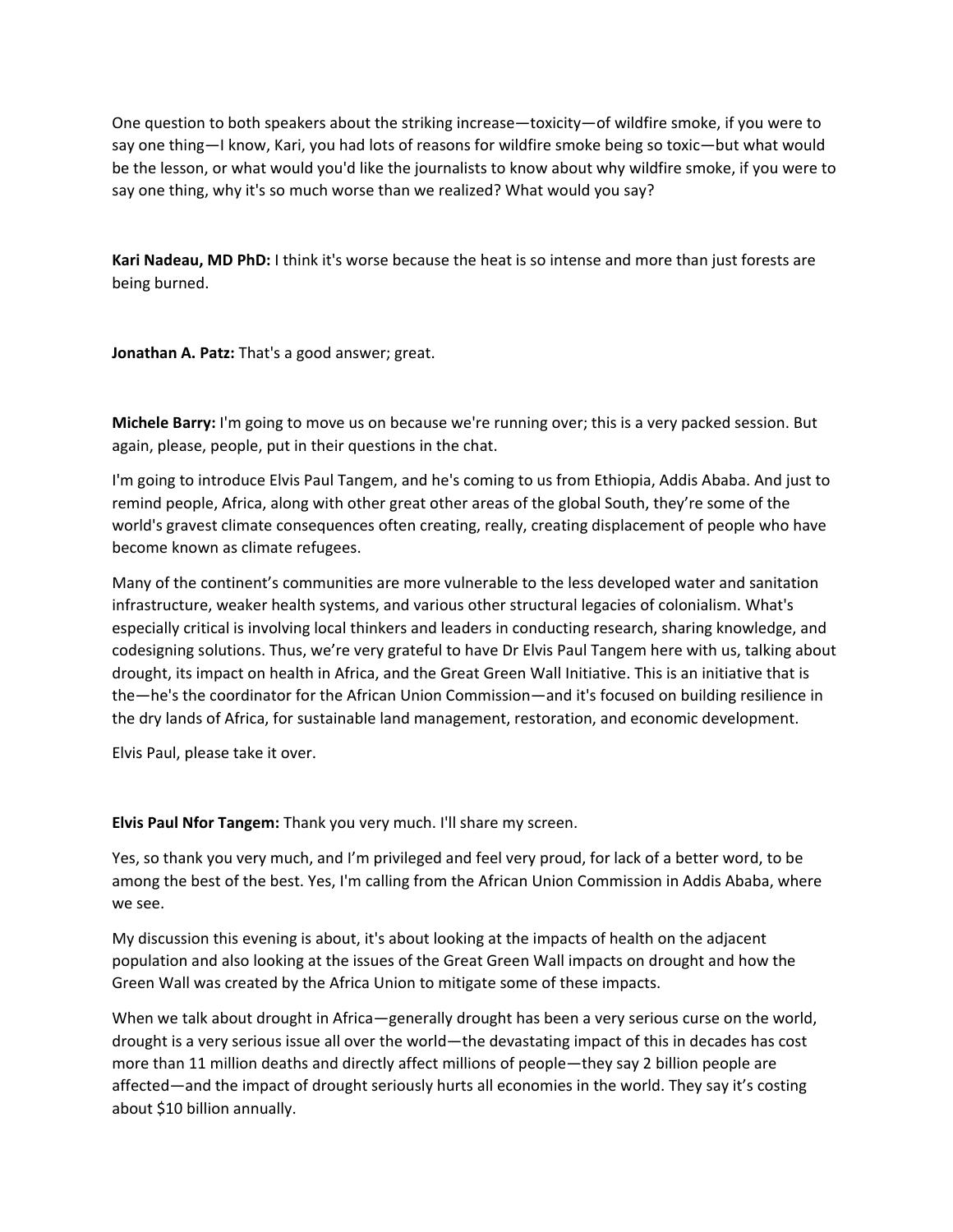Africa is particularly vulnerable to drought. Statistics show that in the last year we had about 84 drought incidents in more than 30 countries, notably in the Sahel region, which you can see the Sahel region is the yellowish part, and this extends right down to the to the Horn of Africa.

And, as we know about the Sahel, which is 3.5 million kilometers, the climatic impact on the Western Region, it's stretched all over the whole of Africa, 3.5 million kilometers.

# [[WEBCAST CUTS OUT]]

One of the focus areas that I'm looking at is the Sahel, which is the most vulnerable areas that have been largely, badly affected by the impacts of climate change and drought in Africa. Here we have about four types of drought in Africa, which we will talk about: the meteorological drought, the hydrological drought, the agricultural drought, and also the socioeconomic drought.

Recurrent drought in the sub‐Saharan Africa has caused extensive damage. The high seasonality of the rainfall, the number of people exposed, and the vulnerability of their societies and economies, this geographical area are very vulnerable. You can see the Sahel precipitation from 1900 to 2011, you see the drastic drought. The upper part shows areas of flourishing rainfall, but you realize that from the 1960s, from mid‐1960s to the 1970s, there have been drastic drop in the amount of rainfall, which has caused a lot of droughts, with other dire consequences in the region.

One of the classical examples of drought in Africa—I don't know whether you are seeing this slide? This illustration of the Lake Chad region, if you look at the Lake Chad region from 1963 up to 2007, you realize that this very important water body has lost about 94% of its water. We are talking about an area that has about, today we're talking about 30 to 40 million inhabitants among all these countries: Nigeria, Chad, Niger, Cameroon, and part of the Central African Republic. This is a classical example of what drought has done in Africa over the last centuries. These have been seriously exacerbated by climate change and the capacities of nature.

And so, some of the causes of drought that are in this area is—we know about land use and land use change; we know about air circulation, especially with the El Nino and La Nina phenomena; we know about the depletion of moisture and the huge demand in supply of water; changes in jet stream and local landscapes; deforestation; land use; and land use changes. These are all different courses of drought in Africa.

Drought and desertification are huge, and it has badly, badly affected the adolescent population in this area in many more ways than one. If you look at these images, which are real images that we do, you will see that it depicts some of the challenges of land degradation, drought, and desertification. All of these are linked together, and all of them are exacerbated by climate change. Here we're talking about extreme weather; we're talking about land degradation; issues mixed up with population growth, lack of infrastructure, and everything that you can think of.

The impact has been huge: farming, hunger, malnutrition, exodus, increase in natural resource conflict, and now we have the new phenomenon of extremism, terrorism, arms trafficking—long-term vulnerabilities—they are huge in the whole of Africa, especially in the Sahel.

And so, one of the things that we really have to look at is the impact of drought on health. This is an area that has literally gone under the blanket. It is not talked about. When you talk about drought, the focus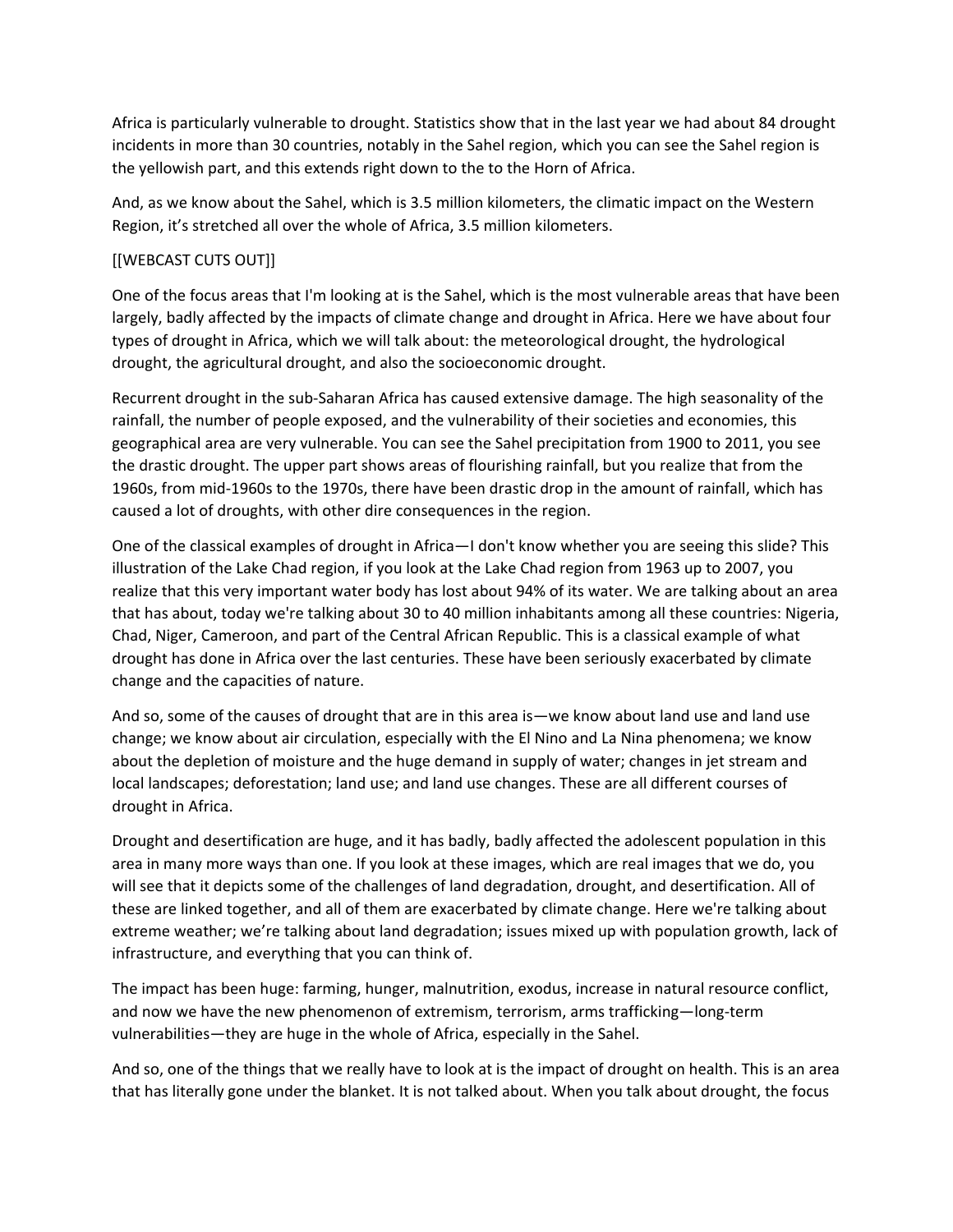is on the physical—what we are seeing on the land and the fact that the natural resources of the land are being reduced. There are both direct impacts of drought and indirect impacts of drought, as you can see from this diagram here. You can look at direct impact, which leads to the water shortages that leads to malnutrition, especially mental health; we have vector‐borne diseases, airborne diseases with issues to do with dust, as was shown during the presentation on the heat and also on wildfires. We have all that related health challenges like mobility; we have waterborne diseases.

# [[WEBCAST CUTS OUT]]

One of the biggest health impacts that is linked to drought is the issue of malaria, what we call *paludisma* in French, and you realize that: when drought reduced the amount of water that is found in these areas, and what happens is that it leads to standing water—and this is the best ecosystem that anopheles mosquitoes and other forms of mosquitoes really want—and so the increased incidence of malaria, which costs millions of deaths in Africa and annually, it [malaria] is of the issues that are related to drought.

On the next part of the impacts, we also have the issues of drought related to food and nutrition; we have issues of drought to go with issues of air quality. We have the issues of sanitation and hygiene, because when there's an absence of water, there was a complete breakdown of the health and the hygiene systems, which leads to serious issues of which we have the dysentery, we have the malaria we have all of these things that are because of drought, which leads to not lack of water.

One of the biggest, biggest health issues that are related to drought is the mental health issues, mental illness. If you look at the Sahel, if you go to northern Nigeria, northern Burkina Faso, you will realize that there are so many people that are affected by mental health. Mental health is a big issue, and drought desertification is directly linked to this issue. Because, when people lost everything because of drought, when people lost their livelihood, when people lost their income generation, when people are forced to migrate, when people are affected by natural resource–related conflict, there's the big, big emotional challenges that leads to psychological and mental health.

This leads also to consumption of drugs. Drug consumption in Africa—I'm talking about very poor‐ quality drugs—is the biggest challenge in this area, especially among the youth population who have lost everything. Drought is a huge problem in the dry lands of Africa especially.

It is because of these impacts of drought desertification, which has seriously been exacerbated by climate change, that the African leaders came together to develop what today is called the Great Green Wall Initiative, or the Great Green Wall for the Sahara and Sahel. If you look at the map here, you will see the yellow areas, which depicts the dry lands of Africa. When you look at the topmost areas, and then there is the middle part, which shows you the Sahara Desert. Down the yellow part, you can see the Sahel and right down to the Horn of Africa. And right down to the southern Africa region, where we have the Kalahari and the Namib Desert are all areas that are very prone to drought. As we speak, Madagascar, Namibia, Angola are seriously being impacted by drought, leaving tens of millions of people hungry.

This is how the Green Wall came about. When the head of states of the continent analyzed the situation and said, look, we need to have an overt action policy response that is going to bring all of us, all the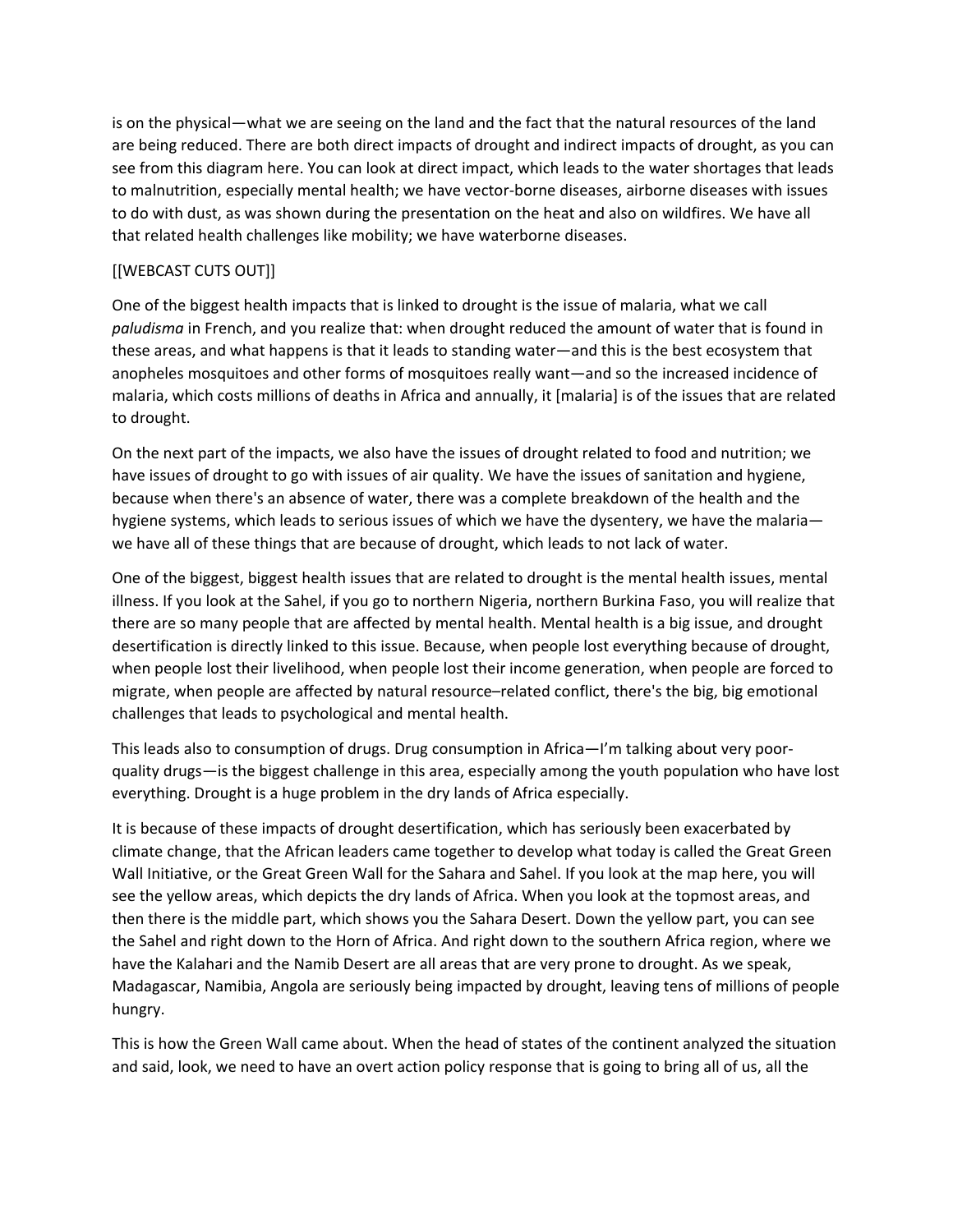member states of the African Union together, to work on this issue of desertification, drought, and to be resilience of the adjacent population to climate change.

This is how the Great Green Wall came about. Since its inception, the Great Green Wall has been implemented. Now we are going into 35 member states. We are looking at all the issues of drought and desertification that we're talking about. We are putting in all the systems, both policy and bringing all of our partners together, all the development partners including the world banks, the European Union, and all of our international partners; we are working with them on this.

Also, the Great Green Wall was created to also leverage on the huge potential that exists in the dry lands of Africa, because most of the poverty is structural. It's because of lack of investment. If you see the slide here, you will see that this is an area of huge, huge natural resource both underground and above ground. If you look at the renewable energy potential of the dry lands of Africa, most of them have not more than 14 hours of sunshine. They have some of the youngest populations, and they're very innovative; they are developing indigenous knowledge to cope with all of what is happening.

The Great Green Wall was also built to ensure that we leverage the economic investment potential of this region.

These are the objectives. Improve the living conditions and be the resilience of the people and biodiversity to climate change, drought, desertification, to do advocacy, and to raise funds to undertake these activities.

The guiding principle is looking at leveraging on existing experience, looking at South‐South cooperation, of course North‐South cooperation, and getting to work with the local population to ensure that what we are doing responds to their areas of interest.

Most of our areas of interest is about resilience, is about adaptation, and mitigation of climate change. We have this as what we call the silvopastoral systems approach, where we look at the issues of pastoralism because this area, especially in the Sahel, provides 60% of the animals that are consumed on the continent, so the silvopastoral systems are very important for all. Agroforestry, forestry, afforestation, conservation agriculture is very important at things that we do: tourism, especially natural and cultural tourism, renewable energy, and capacity building.

One of the biggest issues that we are handling now is wildfires. Wildfires is huge in Africa, so we are building capacity, we are trying to use data and innovation in this.

This slide here, I say, how much will land restoration cost in Africa? It is huge, but it's not as huge as the absence of undertaking land restoration. For you to restore 1 hectare of land, you need about \$440 to \$500 per hectare per year. This sounds very, very huge.

But I use this example of the FIFA World Cup. The FIFA World Cup that is coming up in Qatar stands at more than—today stands at more than \$300 billion for a 1-month show. I brought this because many people say, oh, it's really expensive. I say it's not expensive. So I just showed that there was a lot of money, and there's a need for a paradigm change and the need to shift our focus from things that are not so important to things that are an existential threat to our world.

These are some of the examples. If you can see this picture of the accomplishment or the achievement of the Great Green Wall, you see that we are introducing appropriate technology. Because these people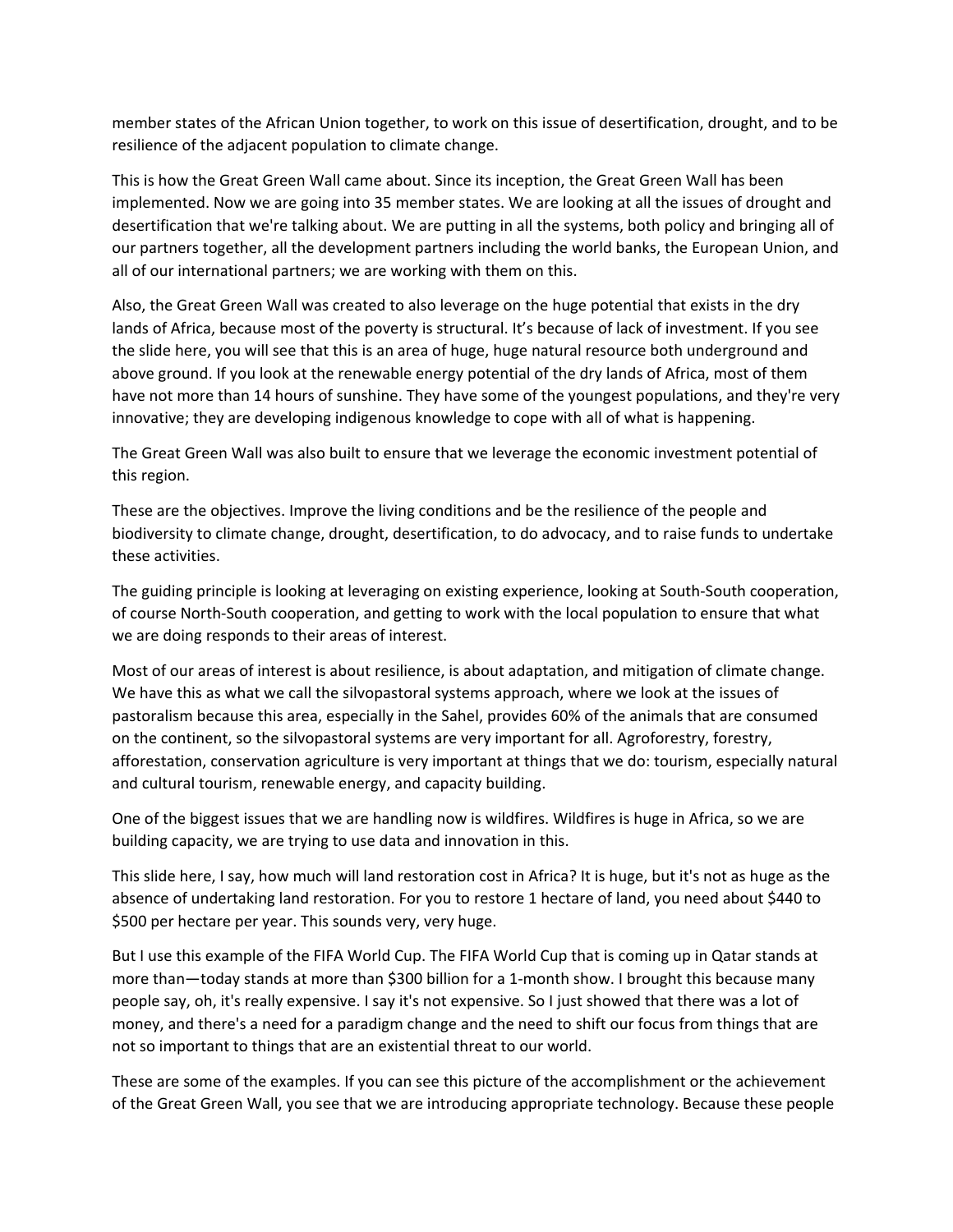will usually do restorations with their hands. We are introducing appropriate technology, introducing tractors; we are bringing in capacity building especially focused on the women that bear the brunt of all of this hard work.

And we are also looking at issues to do with renewable energy. We are introducing solars, what we call a program with the African Development Bank, which is called a Desert to Energy where we're introducing a solar wind antenna energy in these communities. We are also focusing on the development of value chains, looking at small farmer holders, bringing in all kinds of support to them. And also looking at issues to do with conflict. The biggest problem now in that region is the natural resource–based assets land use conflict, where we have farmers that are fighting on these patches of land that has been degraded and affected by drought.

# [[WEBCAST CUTS OUT]]

The conclusion is that the harmful effects of drought have been well‐defined and explored in meteorology, hydrology, agriculture, and economics, but very, very little studies have been done about the health impact of drought, especially in Africa. The data is still very, very scarce. There's an urgent need for us to look at the issues of the research into the impact of health and drought. Also, if we look at what is happening now, what we're saying is that nature-based solutions and ecosystem services are the main, it should be the main focus that we are going to use to make sure that we look for lasting solutions when it comes to issues to do with drought, when it comes to issues to do with climate change and desertification.

We conclude by saying that the outbreak of the COVID pandemic and the fact that it was proportionally linked to zoonotic origin has shown us that our link between nature and man is dysfunctional. There's a high need for us to focus, to learn from this and to get things done, and to focus on nature-based solutions, because that is the only way we can have everlasting and sustainable solutions to the issues of drought and other climate change, wildfires and all the challenges that we have today.

Thank you very much, and I have some have some materials on the Great Green Wall on this slide. Thank you very much.

**Michele Barry:** Thank you very much, Elvis Paul, that was a wonderful description of what's happening in the global South and how no person needs to be left behind. Because these are very vulnerable populations.

Speaking about vulnerable populations, I'm going to switch over now. Please put any questions to Dr Tangem in in the chat. I'm going to switch over to David Hayes, who can talk to us about the vulnerable populations in the United States, because we are also facing this vulnerability.

We thought it was important to update, especially with what's going on with the current bills with the Biden administration around climate and clean energy. So we invited David Hayes who is Special Assistant to the President for Climate Policy at the White House. Just to let people know who David Hayes is, he served both Presidents Obama and Clinton as the Deputy Secretary and Chief Operating Officer of the Department of Interior, and during his tenure as Deputy Secretary, he led the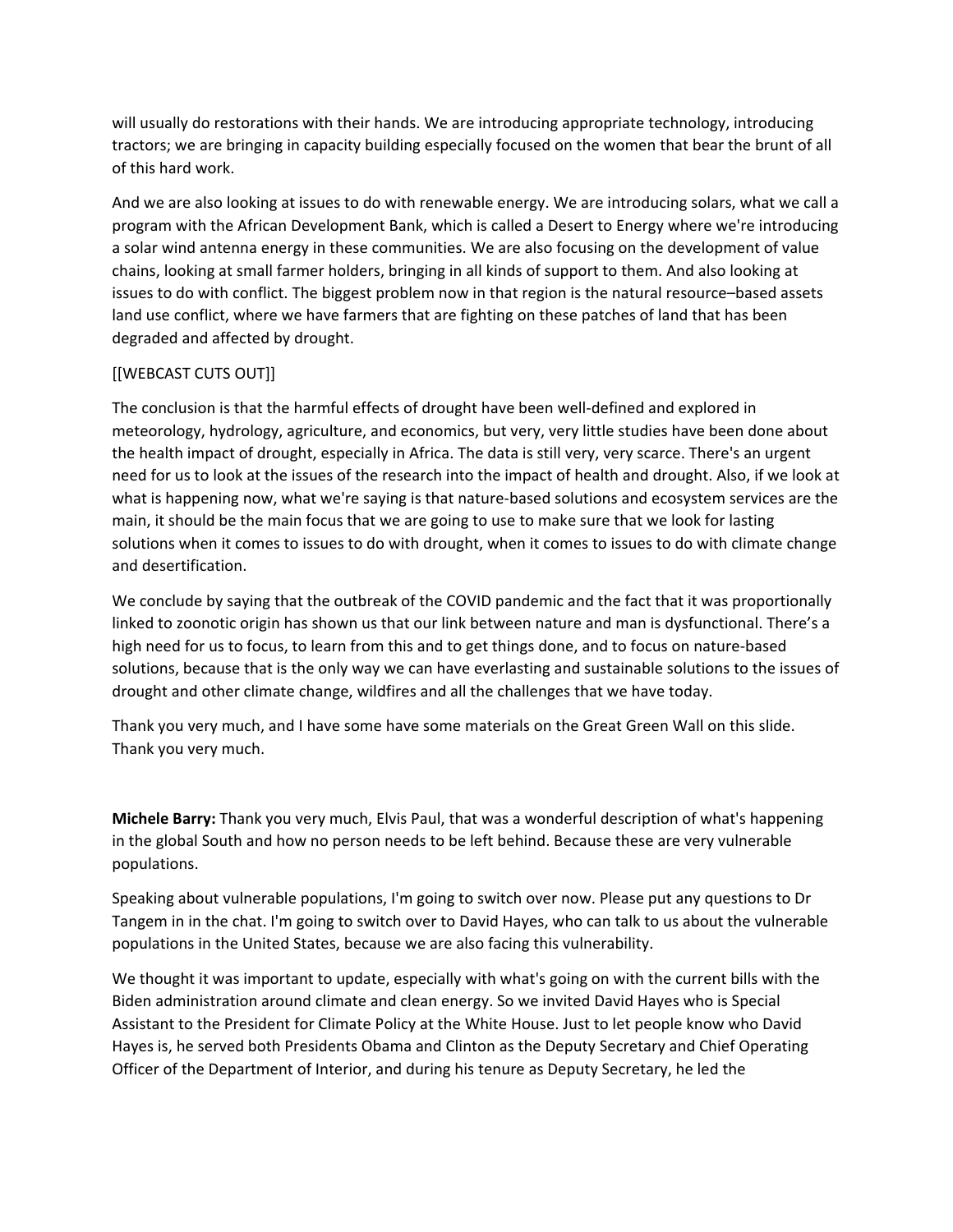department's climate change–related activities, including all those renewable energy and the Interior's response to the Gulf oil spill, deepwater drilling, fracking, and negotiation in [[WEBCAST CUTS OUT]].

I think this would be a good time, David, to take it over. Again, any questions to Elvis Paul about the Great Green Wall Initiative, please put into the chat and he will answer.

**Jonathan A. Patz:** One other comment. If you're not presenting, please mute yourself. A little bit of background noise. Thank you.

**David Hayes:** Thanks, Michele. It's a pleasure to be here. Can everyone hear me okay?

I'd like to, thanks Jonathan, just give a little bit of a sketch what's going on in the Administration on Climate Change. It's an incredible, important priority for the President, as you know. He identified at the beginning of his administration four crises facing America: the health COVID crisis, the economy, inequality, and climate. Climate, one of the top four issues that's facing our country.

On day one, he did an executive order that fulfilled a number of his campaign promises dealing with climate. He ordered immediate action on regulations that had been turned back by the Trump administration affecting climate, including the Trump rollback on methane restrictions from the oil and gas industry, fuel economy standards, energy efficiency standards, the power sector hazardous pollutant standards, the ozone standards, and the identification of the social costs of greenhouse gases as well. And then on day seven, the 27th of January, he put out the executive order that created my office in the White House and established truly an amazing, a whole‐of‐government effort to deal with climate change. This is executive order 14008.

On the foreign side, it put Secretary Kerry in charge of bringing the US back into the Paris Agreement, and that's leading to the COP26 discussions that will occur in about 3 weeks, less than that now, in Glasgow.

And on the domestic side, it established, it recounted the President's policy concerns about climate, talking about how we're now going to be listening to science, we're going to be holding polluters accountable, we're going to be driving the Federal Government to assess, disclose climate pollution and climate‐related risk for every sector. We're going to increase the resilience of the US to climate impacts—hang on to that thought. We're going to protect public health, this is all in the executive order. We're going to conserve our lands and waters and biodiversity. We're going to deliver on environmental justice. We're going to spur economic growth. We're going to put innovation in the front row of clean energy, technology, and infrastructure.

How are we going to do that? The President said we're going to create a White House Office Climate Policy; that's my office. It's headed up by Gina McCarthy, the National Climate Advisor. There are 10 of us who are doing this full time, 24/7. I never worked harder in my life, I will comment. But it's good work and it's a pleasure to have the opportunity to do it.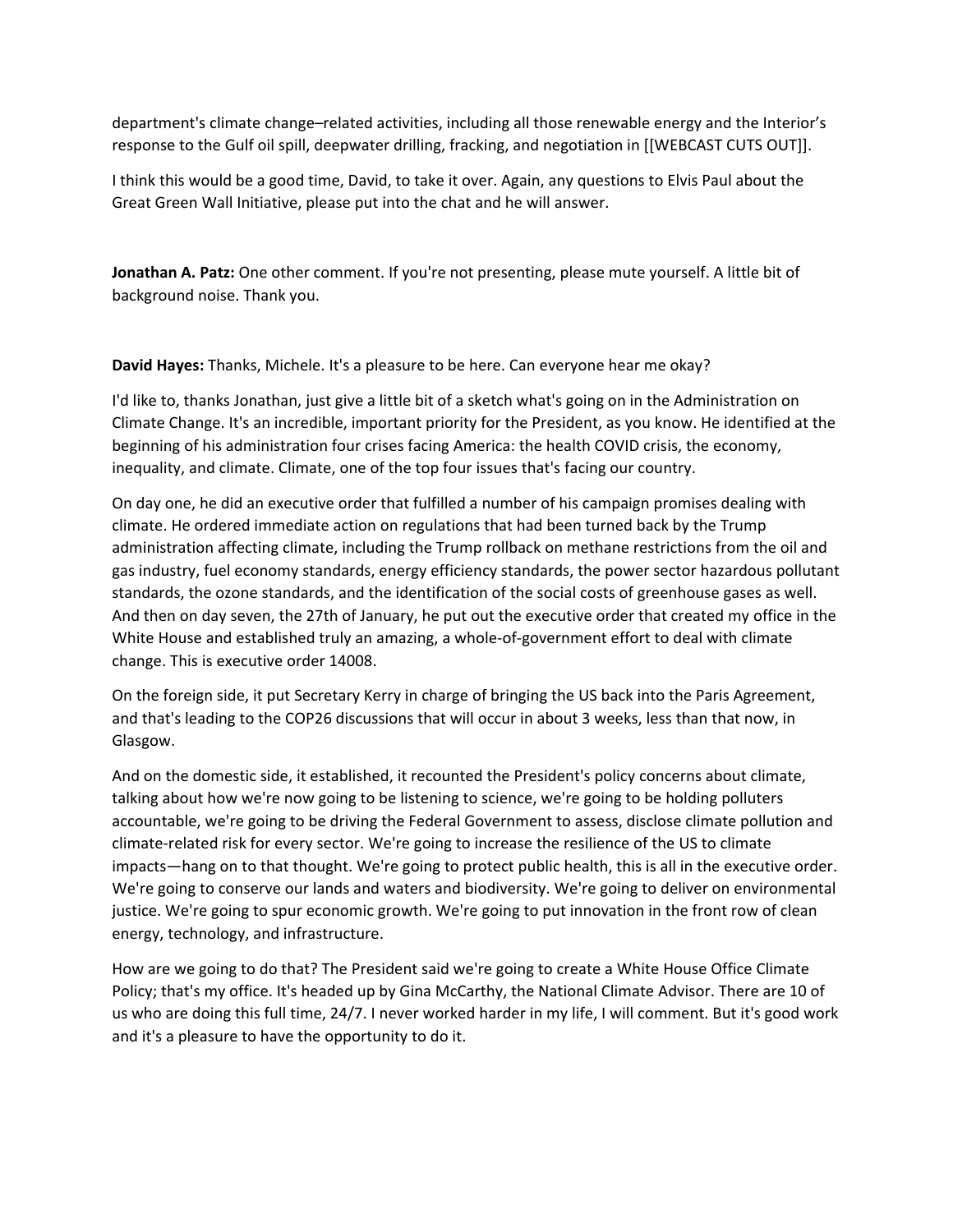And it established a National Climate Task Force that our office staffs, which is the entire Cabinet of the United States. We have we have Cabinet meetings of this task force every month with enormous amount of activity in between our meetings.

Now on to specifics of that executive order. I'm going to spend a couple minutes to go through this, because it's very important. There's a tendency to think that what matters now is what's in front of the Congress, and that certainly does matter as I'll talk about, but it's amazing what is going on across the government with this whole‐government effort, regardless of what happens in the Congress.

The specifics and 14008 said that we're going to use the federal government in a new, aggressive way when it comes to climate. We're going to have the federal government's procurement policies aligned with our climate policy. We're going to push for carbon-free electricity sector by 2035, starting with the Federal Government getting up carbon‐free electricity for all of its operations across the board.

We're going to be pushing for renewable energy on the public lands, on offshore waters. If you've been following the offshore wind energy situation, it's unbelievable what we're doing. We're going to have 30 gigawatts of new, clean offshore wind energy off the East Coast of the United States by 2030. We've also opened up the Pacific and the Gulf to wind energy areas, and there's enormous draw and demand for this clean energy, in part because of the progressive states in the Northeast as well as now, the Federal Government.

We are going to limit oil and gas on public lands. The President put a pause on new leasing on public lands. We're protecting the Arctic Wildlife Refuge from oil and gas drilling, and we're doing a complete overhaul of the whole federal oil and gas program. We're not going to be doing any federal funding to subsidize fossil fuels anymore—that's reflected in the budget for fiscal year 2021 and 2022, and now soon, 2023.

We're going to use federal funding to spur clean energy innovation and deployment. Every federal agency has, as of last Thursday, has a new climate action plan that identifies how in their mission area they are going to be dealing with the adaptation and resilience needs now with climate impacts affecting them. I suggest you look at the Department of Defense's energy plan, which you can find from the White House website from last Thursday. It's amazing how they recognize how climate is impacting their mission, and how they're going to deal with it.

And then last week, on Thursday, or rather, it was Tuesday the 12th, we came out with a new policy on climate information products and the part of the challenge of making sure that Americans who are being impacted by climate have the best information about what's affecting them. We had two important reports come in as well as some additional information, which I'll talk about in a minute.

I'll also say that this whole‐of‐government approach is—so I've been talking a lot about, obviously energy, as part of it, but also as a recognition that conservation is a key part of dealing with the climate situation.

The executive order called for the creation of a—rather, reinforced the President's promise to conserve 30% of the landmass in the waters of the US by 2030. We call it the America the Beautiful Initiative, and we're pushing hard for both working lands and nonworking lands to be protected for their carbon benefits.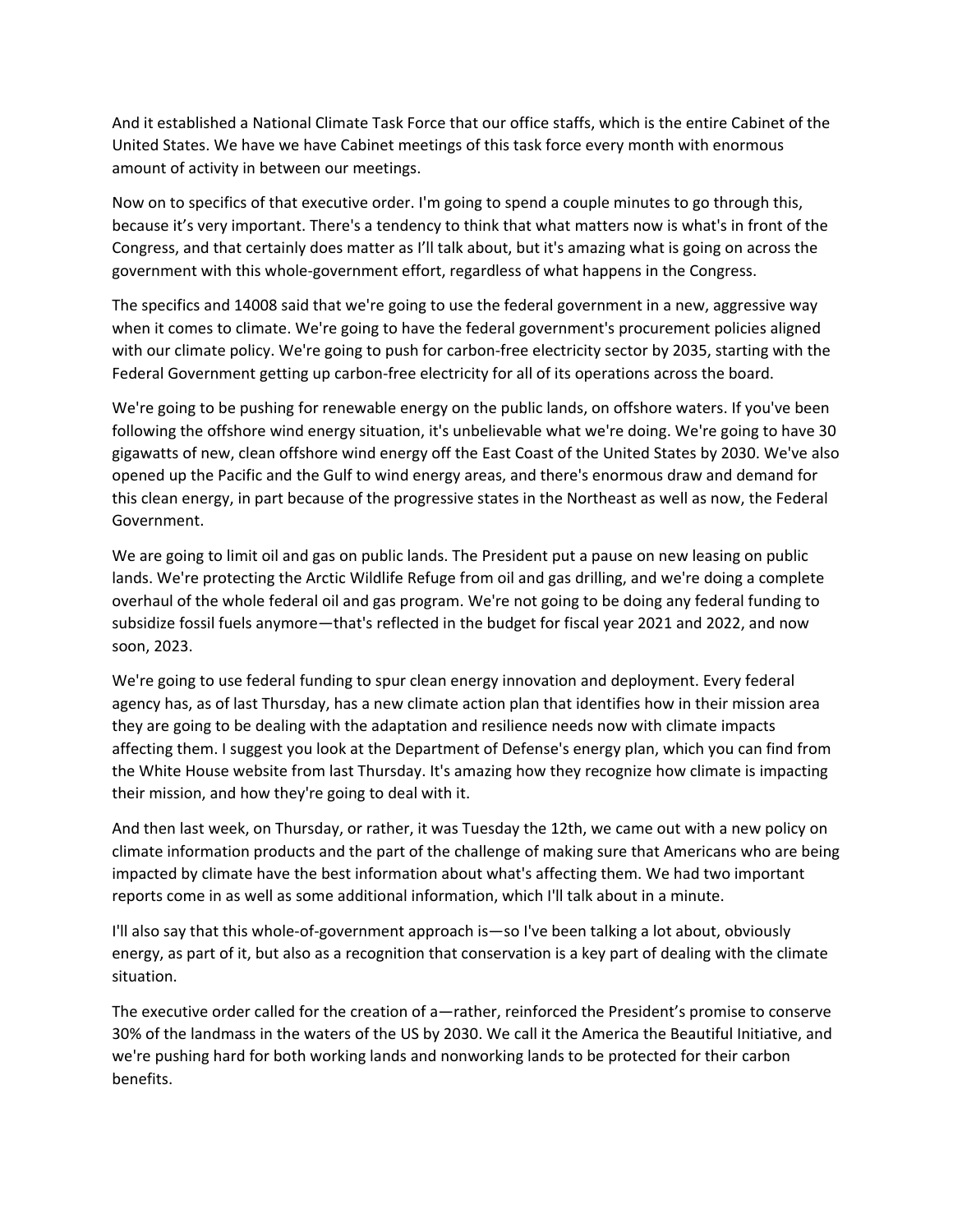We got a climate-smart agriculture and forestry program moving ahead with Secretary Vilsack. I'm happy to be talking about that. A lot of focus on coastal resilience through NOAA and other agencies. We called for a civilian climate corporation to get the youth of America involved in pushing for climate solutions; that's in front of the Congress right now.

Also there's a, to Michele's point, there's a recognition that climate is disproportionately affecting important populations. The executive order recognizes that, embraces that, and says we're going to secure environmental justice and spur economic opportunity. It establishes Environmental Justice Interagency Council for marginalized and overburdened communities that have suffered disproportionately from climate impacts. It also talks about revitalizing energy communities that have been left behind by the transition, recognizing that these are communities with workers who are being displaced. We need to address them, and we need to deal with the legacies around them—the leaking orphan oil and gas wells; the abandoned mines that are continuing to produce methane, etc.; and to help those coal and power plant communities.

How are we doing all this? It's an amazing across-the-government effort. In the transportation sector so look at, look first at emissions, then I want to talk about climate impacts. On the emissions side in the transportation sector, we've been working with the auto industry. We have agreements from the auto industry to, by 2030, produce—have half the cars and trucks in the US produced being electric. Amazing. We've increased back the mileage standards. We're pushing for EV, for electric vehicle recharging stations, already in the bipartisan part of the legislation on the bill. There's \$7.5 billion to build half‐a‐ million recharging stations. And we had an announcement about 3 weeks ago about a sustainable aviation fuels initiative to produce 3 billion gallons of sustainable biofuels for aviation by 2030.

In the power sector, we're pushing for offshore wind and other clean energy. In the industrial sector, we're going back with regulations to stop the emissions of methane from the largest source of the super pollutant.

We're also working with the ag sector to get methane emissions down from that sector. In the agricultural sector, climate‐smart ag and forestry, we're looking at negative emissions, in particular by taking advantage of carbon sequestration on public lands and other lands.

And then, in the adaptation and resilience space, there has been an enormous amount of attention given to this because of what's happened in the US this year. Everyone's been touched by climate impacts. *The Washington Post* recently did a study showing 1 out of every 3 Americans lives in a county or a state has had a FEMA declaration this year. Two‐thirds of Americans have been in an area that's experienced a multiday heatwave event this year.

What have we done? We've established five interagency working groups focused on different climate impacts. We have one on extreme heat; we have one on wildfire; we have one a coastal resilience; we have one on flood impacts; and we have one on drought. These are all organized under my office through the task force that, The National Climate Task Force, and they're set up with the experts from the cross-agencies that have the major equities here. For example, the Extreme Heat Interagency Working Group is headed up by the new office at the Department of Health and Human Services that we set up under executive order 14008 called the Office of Climate Change and Health Equity. They are joined together with EPA, which has traditionally done a lot of work in this area, and NOAA, the third agency that's traditionally done a lot of work in this area.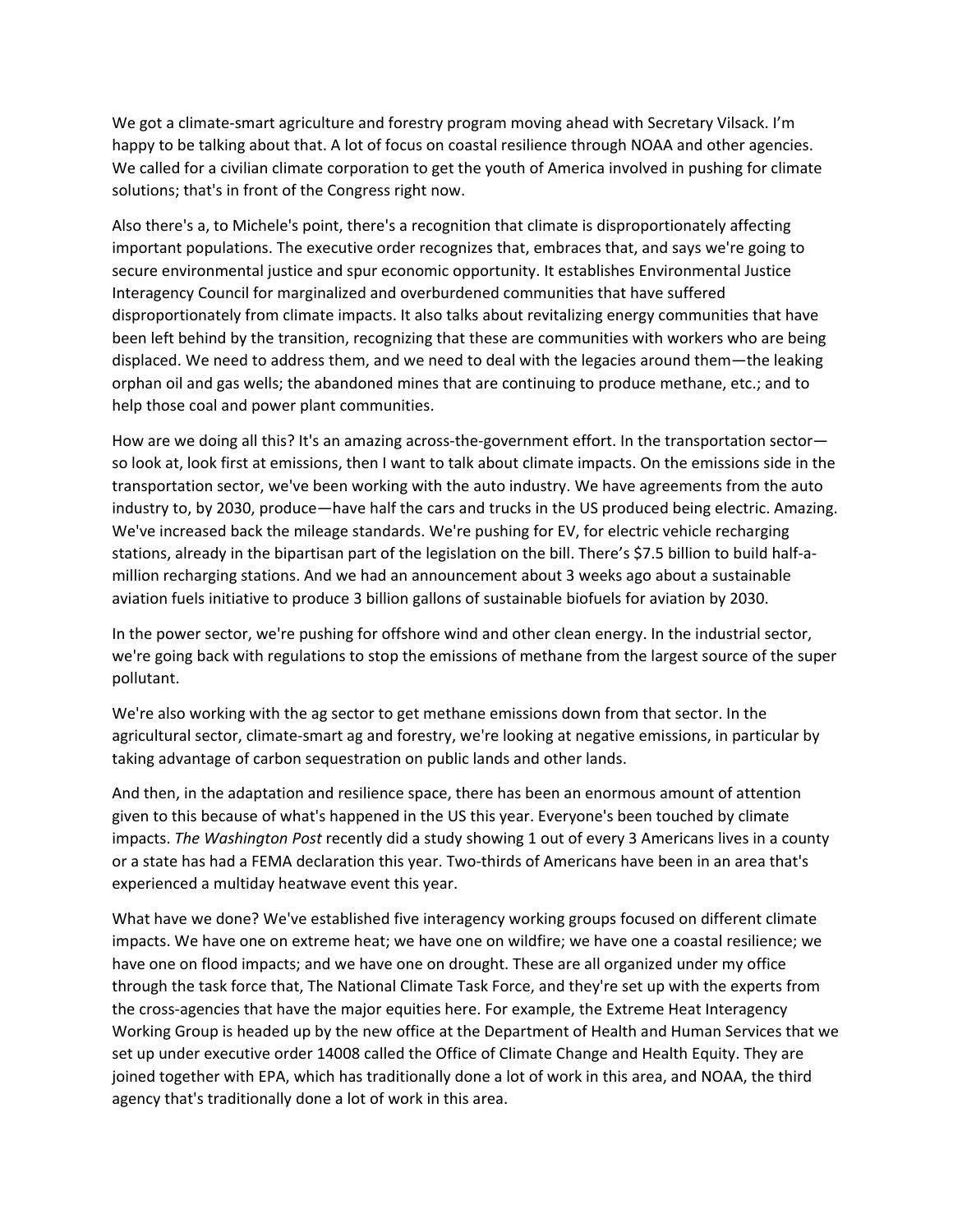And you may have noticed that we had an extreme heat fact sheet coming out of the White House about 3 weeks ago that chronicled how a number of agencies are working together to address this crisis. Similarly, on the drought issue that has been an enormous challenge. USDA and DOI are heading up the interagency working group. I'm talking about more of that if there are questions.

Let me close with this, because Michele asked me to talk a little bit about the provisions that are on the Hill right now. We're very excited about both the Bipartisan Framework, Infrastructure Framework, that was passed by the by the Senate in the summer, and it's awaiting final action, and the Reconciliation Bill, which we're—watching the sausage being made as we speak, is not a pretty sight—but when you step back, it's amazing what we potentially will get out of these two pieces of legislation. Enormous, enormous financial support on all of these major areas where we need it in terms of the climate crisis. The Bipartisan Infrastructure Framework, for example, has enormous investments in public transit, in electrifying school buses and transit buses, in the electric vehicle charging stations that I mentioned. We're talking about more than \$10 billion, more like \$20 billion, actually much more than that, in this transportation sector. It's \$15 billion only for EV chargers and electrification of school buses.

In the transmission area, we need better transmission in order to get the clean energy, the new clean energy to the load centers. We have new authority under the bipartisan agreement to give DOE the planning and financial wherewithal to drive new interregional transmission like we've never had before. It also has billions of dollars for grid modernization and for resilience of the of the grid. For methane, we've got \$12 billion plus another \$5 billion for mine reclamation and oil and gas reclamation.

For resilience, I want to close with this, for resilience, we have over \$50 billion in order to help get our forests more healthy, deal with our Western water needs and drought needs around the country, give weatherization—that includes cooling—capabilities to our homes—not just heat and installation anymore, but cooling as well—and we've got huge, tens of billions of dollars in clean energy investments, from hydrogen, to storage, to battery recycling, etc.

The Reconciliation Bill will do more. It will provide more incentives for electric vehicles; it will provide tax incentives for transmission and for solar and wind; it will provide money for the Civilian Climate Corps; it will provide more money for climate‐smart ag and forestry; more money for green banks that will enable much more penetration of clean energy in environmental justice communities; and that doesn't even get to the issue everyone's talking about right now, which is the electricity sector.

Have a little step back and take a look at this. It's an amazing—we're on the threshold of potentially amazing additional thrusts of money and policy into the climate arena that's unprecedented. But also keep in mind that, even without that, we have a president completely dedicated to this area doing amazing work.

I went longer than I should have, Michele; I hope you'll forgive me.

**Michele Barry:** That's okay, David, we'll—everybody's going longer. We're going to try to take a few questions from the audience.

And one question, Kari, do you want to unmute yourself? Go ahead, Kari.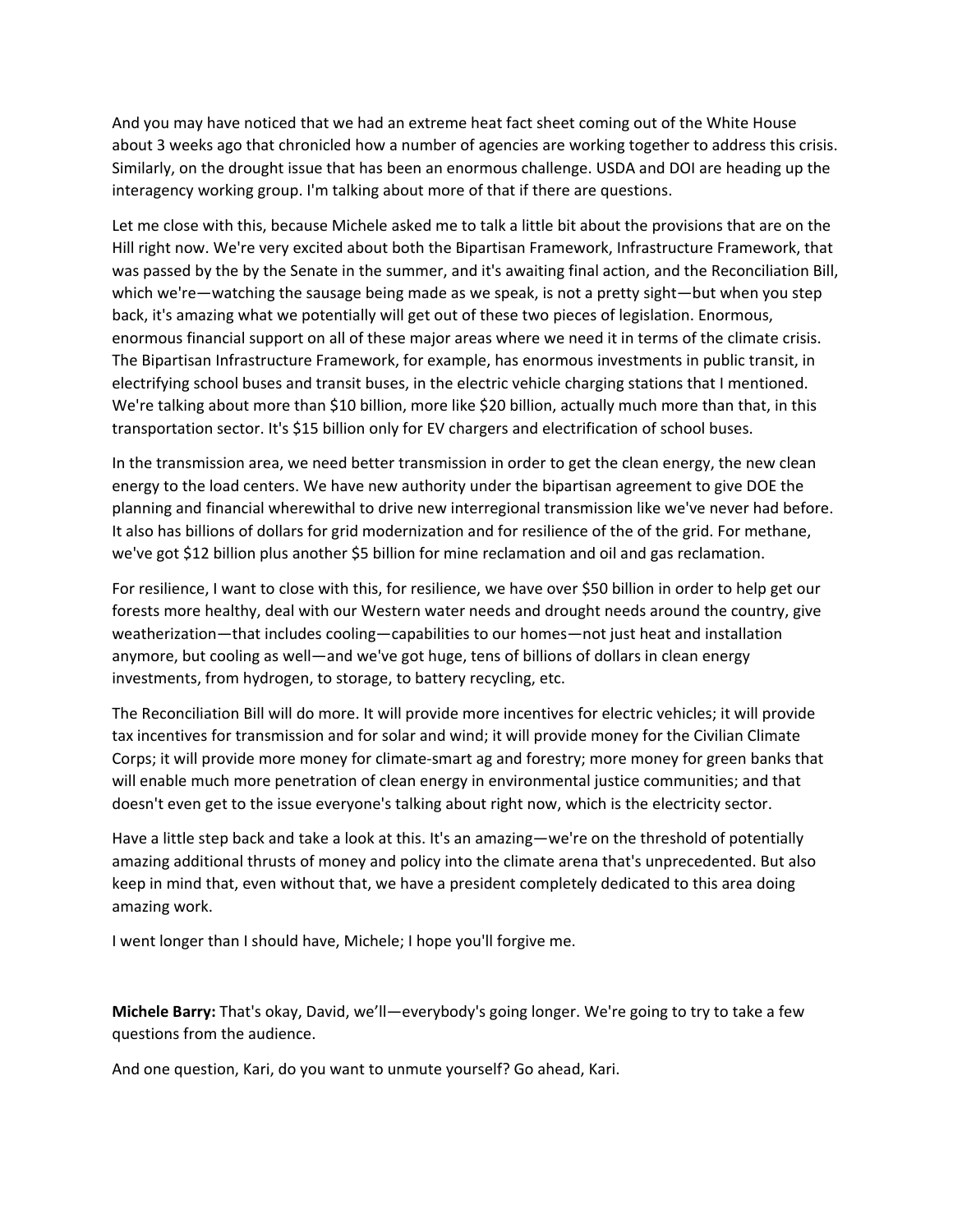**Kari Nadeau, MD, PhD:** Quick question, David. Thank you so much; that was really an excellent overview.

My question to you, and I hope you're going to COP26 is, what do you think, from your standpoint or from the Biden administration staff, is the most important focus of COP26?

**David Hayes:** I think it's a high‐level focus that's needed, which is to get the world back on track to make climate a priority. I mean, there will be a number, as you know, Kari, of specific initiatives. There's an initiative to agree to get the major economies green, to cut methane emissions by 30%, by 3030. There's efforts to proliferate the 30 by 30 efforts in terms of conservation and many others. But honestly, I think it's mainly to recognize the obligation, and in the international area, which I work less in as you can tell, to provide the world with the financial backing from the major economies to deal with the crisis that we have abroad. And that's where you've seen a big forward lean by Secretary Kerry and his team and the US.

The issues of climate migration, of the disproportionate impacts on communities that cannot escape the incredible health problems associated with fossil fuel, combustion, are just enormous. We see that here in the US, and it's terrible. As you will know from your work in the Fresno Valley, in the Central Valley in Fresno, etc., the climate, the recognition of the health effects of our current fossil fuel–based economy are tremendous.

Anyways there's so much to do; just getting folks back on track, I think is the main thing.

**Linda Fried:** Thank you. Thank you so much for this amazing, and inspiring, and highly hopeful work.

I didn't clearly hear the thinking and plans around how to rapidly modernize and invest in a 21st century US public health system that could really be on the ground and at the state and national levels in an integrated way to protect human health. I was wondering what the plans are on that.

**David Hayes:** We absolutely need, obviously, the public health system is strained. In terms of climate, we've got some folks on this call, including Jonathan and others, who've been preaching for some time, and Michele and many others, and you, I'm sure, about the importance of the climate/health nexus.

It's not been a primary focus. I will tell you that it's one of Gina McCarthy's primary focuses and, as you may know, after she left the NRDC, she was at the Harvard School of Public Health, and is a strong proponent. It's one of the reasons why the President established this new unit at Health and Human Services and recruited some good folks so far.

Unfortunately, because of the budget, sort of, stalemate we've had over on the Hill we don't have the funding yet to fully stand up that unit. They're doing a great job basically borrowing folks from different parts of HHS. But I predict, once we get a real budget through here and we get the several million dollars into that unit, given the President's focus on it, Gina McCarthy's focus on it, Secretary Becerra's focus on it—he's got some very good people, Aresenio Mataka, who was one of his right hands when he was in California, involved, and John Balbus, who many of you may know.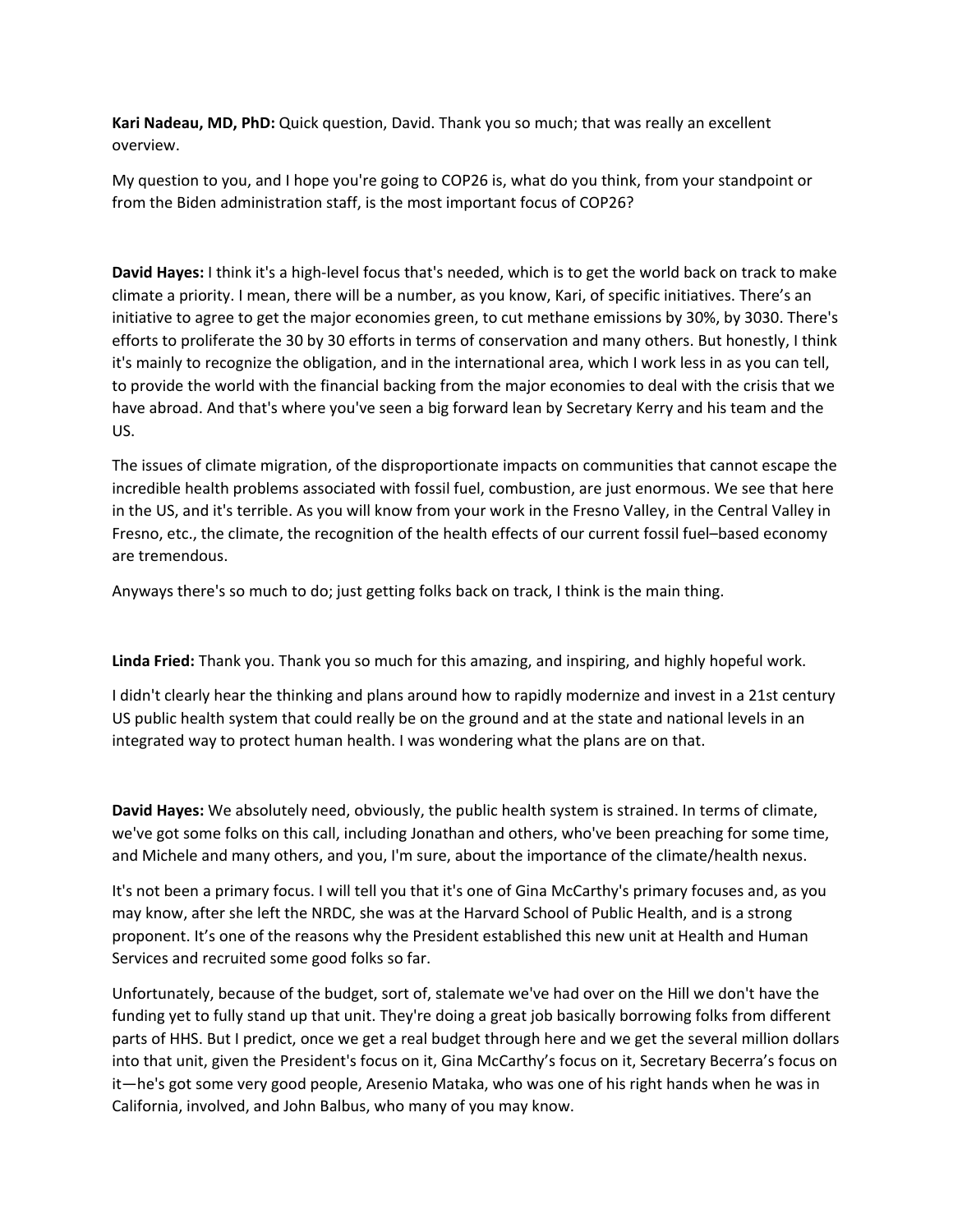I think we're going to see some real advances there. We're excited because the whole‐of‐government frame we have around climate provides the room now to bring health into the equation in a way it's never been brought into the equation before.

**Jonathan A. Patz:** David, that's music to my ears of course, and I just want to thank you. We are so grateful that you're leading this whole‐of‐government approach. It's just, it is this one of these oh my gosh moments for me that, this is amazing. Thank you so much for this.

**Michele Barry:** I think there was a comment that you should go on MSNBC, because the Left is cynical. I think that came from David Rosner.

**Jonathan A. Patz:** David, thank you so much. This is incredible out of the Biden administration and your leadership.

We do need to move on, and based off of your incredible progress, now it's time to turn to next steps and where we go from here. We have two distinguished speakers that are going to take us there. First is Francesca Domenici, who is the Co‐Director of the Harvard Data Science Initiative and the Clarence James Gamble Professor of Biostatistics Population and Data Science at the Harvard Chan School of Public Health. She is an expert in causal inference, machine learning, air pollution, and climate change. Dr Domenici will tell us about the future of science predictions, with particular focus on data science and cutting‐edge mechanisms to assess vulnerabilities.

And following her, Maureen Lichtveld is the Dean of the Graduate School of Public Health at the University of Pittsburgh. She also serves as Professor of Environmental and Occupational Health and is the Jonas Salk Professor of Population Health. Her environmental health research spans from risk assessment of chemicals in disasters to health disparities in climate change, she will summarize what we've heard all day. Through the three lenses of science, policy, and practice, try to highlight the next steps and key action strategies.

Thank you. Francesca, take it away.

### **Francesca Dominici:** Thank you.

First of all, fasten your seat belt, both because I'm going to go very fast but also because I'm going to tell you where the science is going and project in the future.

I also think that my talk is also linked to Linda Fried's comment about how do we modernize US public health system. Something that I know for a fact that, by interacting with Gina McCarthy, that's something that she would be highly receptive to.

I'm just going to give you immediately my key points. One is, of course I'm coming from a world of data scientists—I'm a data scientist—I do think that we now have a wealth of information from satellite data science, atmospheric chemistry, machine learning. They're really allowing us, both at the domestic level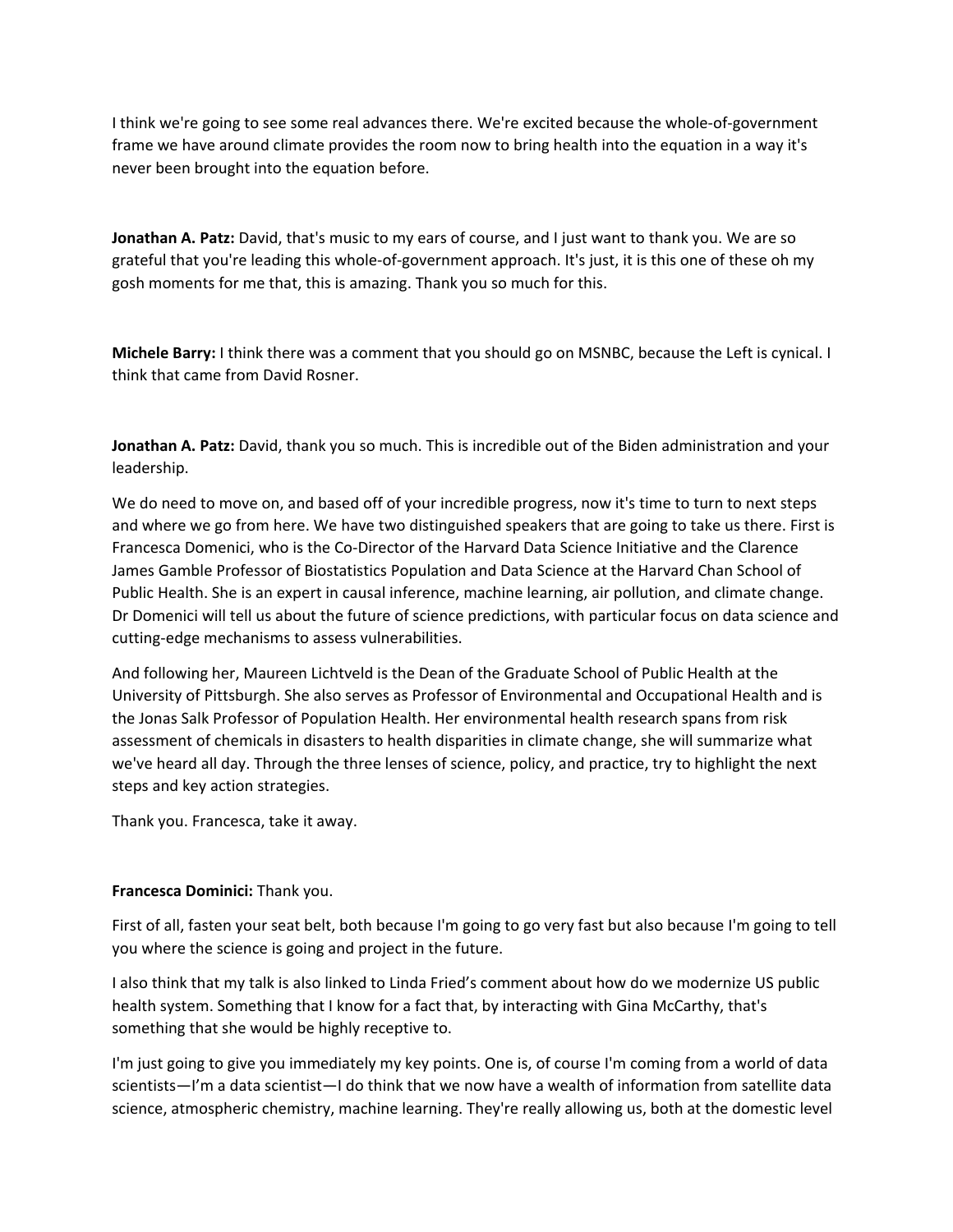and the global level, to pinpoint and estimate exposure to climate change–related exposures, such as wildfire, and droughts, and heatwave with an unprecedented precision.

But also we have advanced methodology that allows us to link and assess causal link between exposure to climate change and how outcome, including the most vulnerable population—just so I point it out, this week the Nobel Prize winner in economics, among them is Guido Imbens, talking about causal inference for natural experiment—this is really the area that we're talking about here.

And then we have been seeing emerging evidence of a link between air pollution and wildfires and COVID that really allow us to think about an additional sense of urgency.

Critical point that the many of you know. Climate change and air pollution share the same sources, so attacking air pollution and the fossil fuel emissions is actually a very effective way to targeting our greenhouse gases emission.

We have learned now, in the context of the Clean Air Act, that with amount of data, with data science and by providing evidence on link between air pollution exposure and health, had led to policy change and had led, indeed, to breathing cleaner air.

The other good news is that, as we know, the WHO very recently, a few weeks ago, had revised their quality standards, getting from 10 µg/m<sup>3</sup> to 5 µg/m<sup>3</sup>. Basically, that said that effort to cut pollution by reducing fossil fuel use would provide a double benefit in both improving public health conditions and in bringing down climate coordinate emissions.

I am a big advocate for building national and global data platform that will allow us to assess exposure to climate change, and it will allow us to quantify the impact of climate change, and will allow us to pinpoint who are the most vulnerable. So as we are thinking about how to regulate greenhouse gas admission, at the same time we can protect the most vulnerable population.

And so we have now across, actually there is a final work in the United States, it is a consortium that I am a member together with the Melbourne School of Public Health, with Yale University, with Boston University, and of course I'm from the Harvard T.H. Chan School of Public Health, where we are putting together national data platform that will allow us to assimilate exposure to wildfires, to drought, to tropical cyclone, to heatwaves, to link to health data from the Medicare and Medicaid Services as well as national cohorts and be able to quantify on a national and also global scale the impact of climate change. We can estimate exposure to temperature, extreme and in a temperature variability with the level of accuracy actually much, much higher than the county, up to 3 km per kilometers resolution.

We already know a lot about the health impacts from heatwaves, of which I'm not going to go through here again. We are, and this is work led by my colleague at the Melbourne School of Public Health, have an opportunity to estimate and quantify the exposure to tropical cyclone and linking to hospitalization rate. There is work on wildfires that is actually telling us that in the future, we are moving from 57 million of people that have been exposed to wildfires for sure, up to 82 million between 2046 and 2051.

I also want to point out emerging work from my team. We are linking exposure to wildfire exposure, to COVID, that these are linking directly to the wildfire that we had last year with COVID. There is a national platform, well a platform specifically for the state of the source of the first wildfires, where similarly, as we have been monitoring COVID, we can also start monitoring COVID‐19 cases that's directly and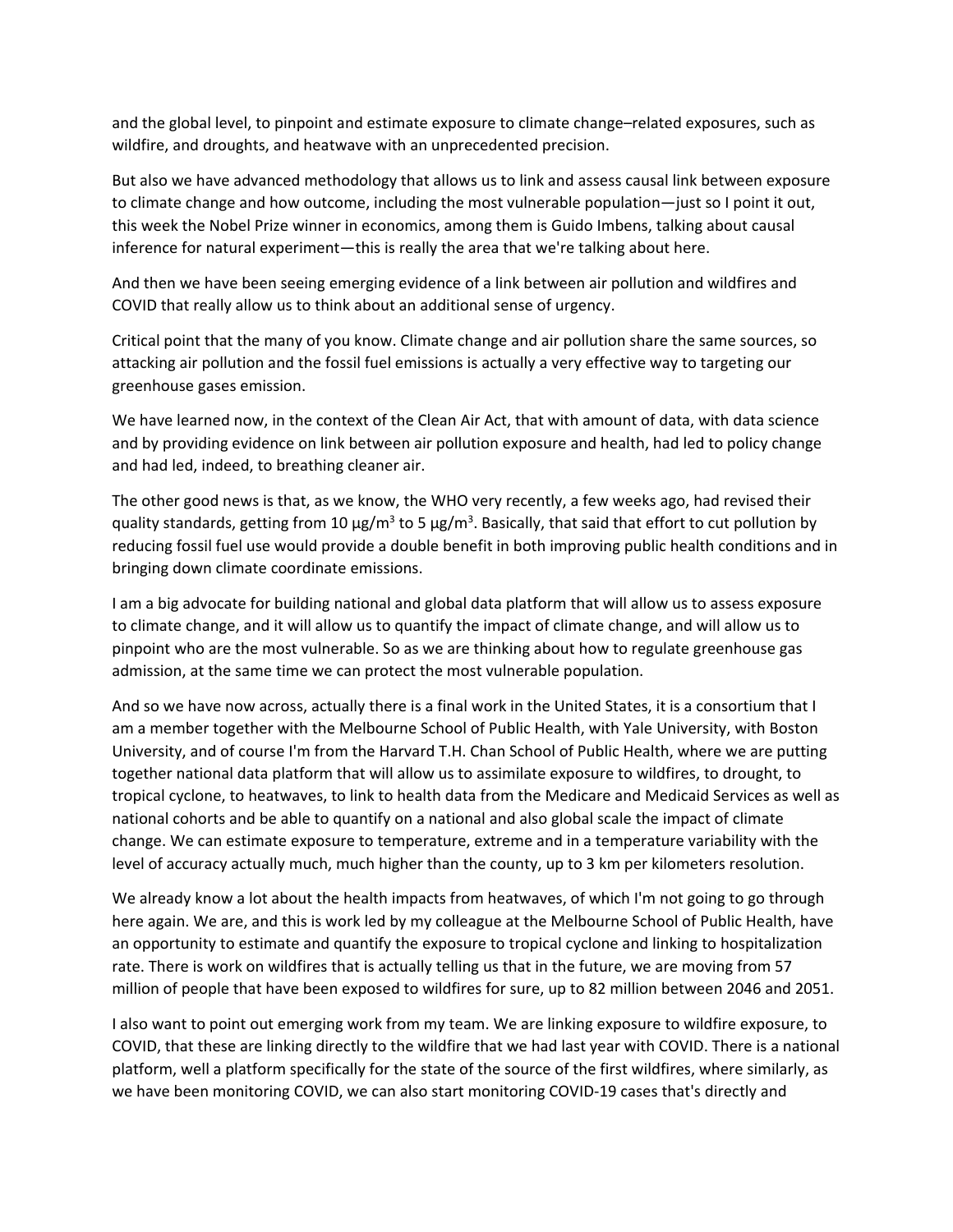causally attributable to excess PM2.5 and during the wildfire days. This is a publicly available, and you can find this platform. This is really the additional monitoring and surveillance that we can do.

We also know, and this is adding additional level of urgency, that exposing population to fine particulate matter, air pollution but also to  $NO<sub>2</sub>$ , is making the health outcome of the pandemic worse and has increased the mortality rate for people that have been tested positive for COVID.

We have estimated that in all of North America, for example, 14% of the number of deaths for COVID are indeed attributable to fossil fuel–related emission; the number for Europe is 13%, in East Asia it's 15%, and North Americans, as I said, 14%.

I'm going to really quickly conclude with my last two slides. One is the steps needed to mitigate climate change in the future are substantially the same as those needed to reduce the burden of death and disability due to air pollution in the present. So cut back on both nonburning fossil fuel and biomass, and I really hope that in the US we will follow the leadership of the WHO and lower the national interquality standard for fine particular matter.

In the meantime, I am a strong advocate that machine learning and data science allow us to measure exposure to this climate change–related disaster to pinpoint with incredible amount of precision susceptibility and vulnerability. So then when we try to allocate, and we aim to allocate billions of dollars for policy, we know who is going to benefit the most and we know which policy will matter the most.

And again, I think, remind us, this week with the Nobel Prize in Economics that we don't invent has been teaching us that, through natural experiment, we can indeed assess causality. in context of climate change or exposure, we are often dealing with natural disasters. So we can really learn and borrow this mentality to really think about causal attribution.

My own perspective on looking ahead. We need data. We need data; we have data; we just have to get ourselves organized to be able to integrate, harmonize, and provide access to these data, both and the US level and at the global level. We have the expertise; we have the technology; we have the ability to maintain privacy; and I think, in my own opinion, is that they will really allow us to better understand the distribution of effects on these disadvantaged portions of the population.

Thank you.

**Jonathan A. Patz:** Francesca, thank you so much. That's a lot to chew on. Really, really valuable information.

Maureen, you have the, you're next.

**Maureen Lichtveld:** Wow, how to summarize this in a few minutes? We're very thankful for everyone who participated.

My task is to summarize this through three lenses: science, policy, and practice. The absolute bottom line for us in the area of science, is that we are responsible for making science, make climate and health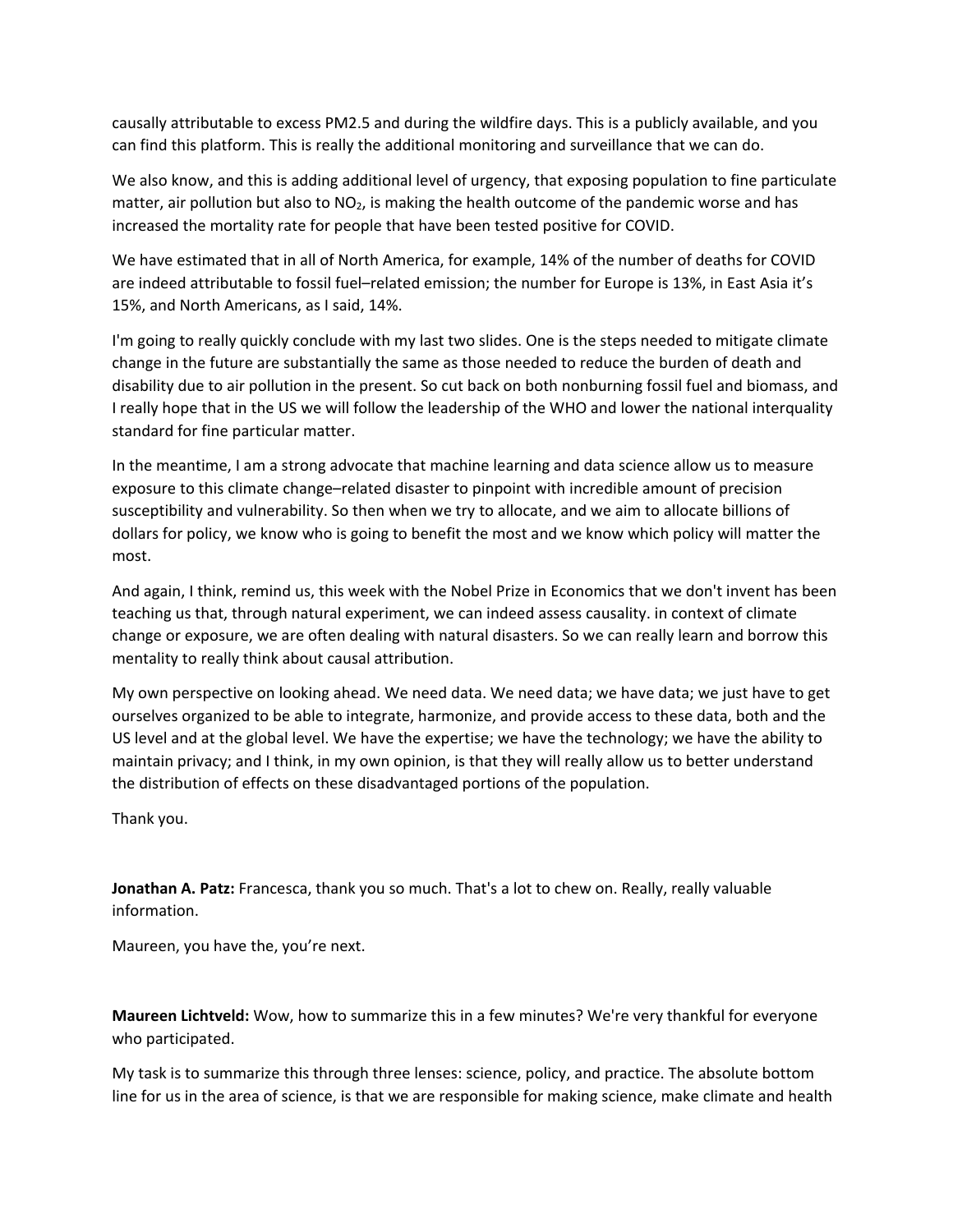science, work for those most vulnerable. Across all presentations every single presenter talked about issues of equity and issues of vulnerability.

Paul Schramm and Jonathan Patz pointed out equity and social vulnerability. Kari and Phil pointed out the amount of pollution that wildfires bring—so much more–and that climate change and wildfires actually have a reciprocal relationship. Elvis Paul brought up the impact of drought, again, on the most vulnerable populations that particularly focused on mental health and identified drought as one of the areas where we don't have enough data. David Hayes, I couldn't write quick enough on his comments, but what's most striking, David, and I'll talk a little bit about policy in a minute, is the approach of it to be the whole government; just like in the past we did the whole system when we addressed disasters. And then, just now, Dominici mandating that we focus on data platforms that go far beyond how data and include weather data and others, so that we have a transdisciplinary platform to be able to look into the future.

Now, policy. We've heard that modeling from Kari and from Francesca, that modeling can inform policy and that policy, in turn, can impact people, especially those most vulnerable. We heard specifically from David that a climate focus must include science, must include resilience, must include protecting public health and a special emphasis on environmental justice, must include identifying those risks and dealing both with emissions and with adaptation. He also indicated that, beyond just seeing it's a resilience, there's money; there are funds around it for forest, for water preservation, for clean energy.

And then in the area of practice, Paul Schramm brought us back to where it really matters: vulnerable communities and CDC surveillance efforts in multiple cities. Kari again emphasized why vulnerable populations are such an emphasis that we can't ignore. And Elvis brought up that nature‐based solutions actually help us address more resilience, adaptation, and mitigation measures.

Further on the practice side, Francesca really pointed out the need for transdisciplinary data for action.

Our effort today doesn't stand alone. It was preceded by just Friday, a workshop a summit convened by the Consortium of University of Global Health that looked at climate and held it through three lenses: energy, transportation, agriculture; green financing; and policy implementations. And there, again, there were some very provocative issues such as revisiting whether cheap food is really cheap. It might be cheap for humans but definitely not cheap for the ecosystem. The focus on local, where the action is, and protecting one special aspect of vulnerable populations, and those are our Indigenous brothers and sisters.

Preceding that was a conference focused on small‐island nations in the Caribbean, where the impact of climate is particularly cumulative, building on persistent health disparities, environmental health disasters, and natural disasters. And then of course, coming up, it was our own conference tomorrow, you've heard from president it's all about, and then in March and early April on the CUGH Annual Conference on healthy people, healthy planet, and social justice.

I couldn't really, and thank you Linda Fried, to pay attention to the floor of the house, and the floor of the house in public health is our public health infrastructure, where we have several of us emphasizing the need for a new workforce, a climate and health workforce where we work with accrediting bodies in medicine and public health and other health professionals to require that our future health